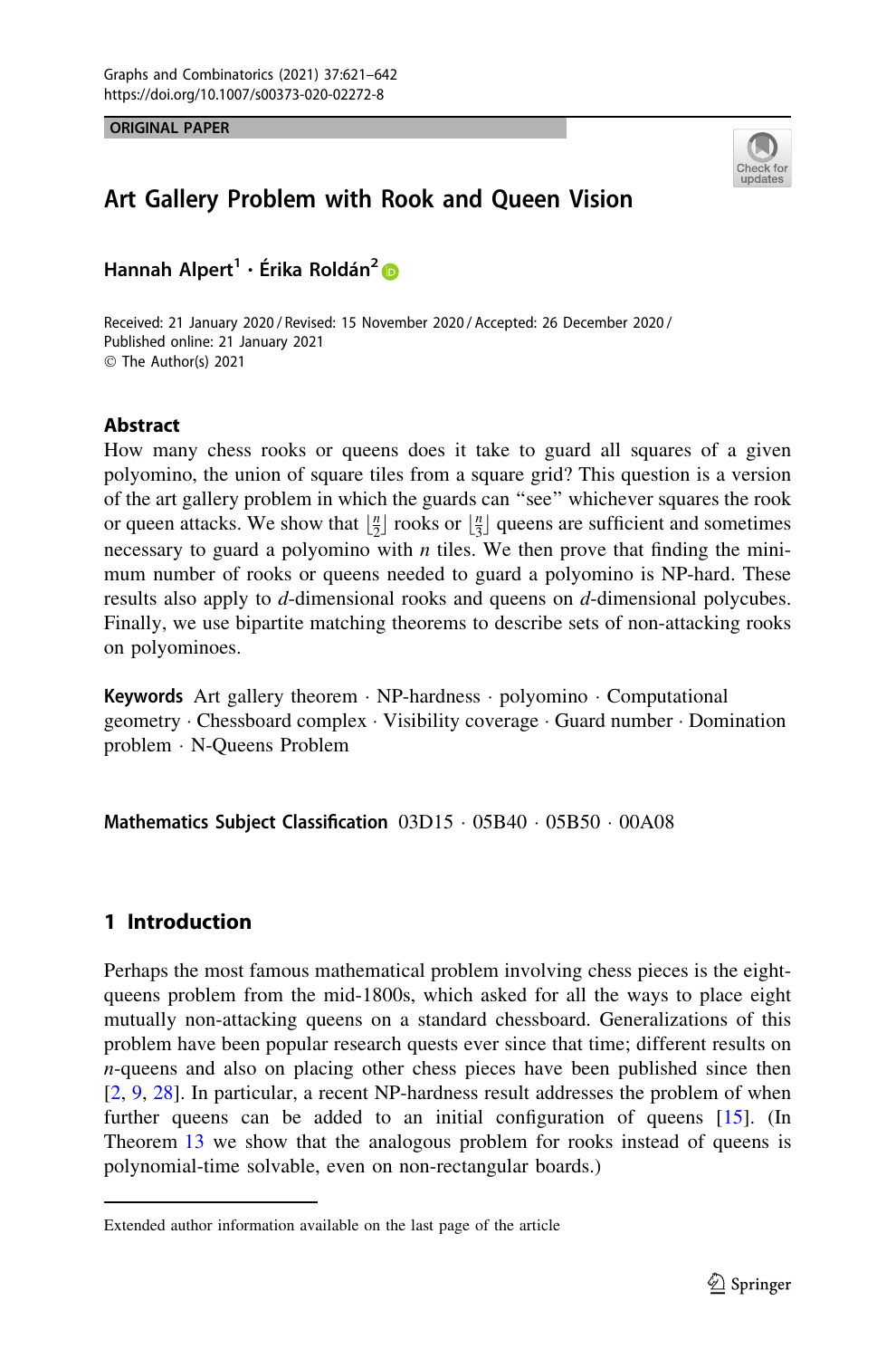A polyomino is a finite subset of squares from the infinite regular square tessellation of the plane such that the interior is connected. Similarly, in  $d$ dimensions, a  $d$ -polycube is the union of finitely many  $d$ -cubes (tiles) from the standard tiling of  $\mathbb{R}^d$  by unit d-cubes, such that the interior of the polycube is connected. In our paper we use arbitrary polyominoes as our boards for placing chess pieces, and refer to the squares as tiles. We place chess rooks and queens on the tiles to guard the polyomino or polycube. (One could also consider the same questions for other chess pieces, but rooks and queens share the ability to attack along rows and columns.)

Broadly, we say that our rook or queen's line of attack ends when it crosses outside the polycube. More precisely, we imagine the d-cubes centered at the points of  $\mathbb{Z}^d$ . Suppose that we have a rook at  $(0, \ldots, 0)$ . For each point that has all coordinates 0 except for one coordinate  $\pm 1$ , we say that the d-dimensional rook **guards** or **attacks** tiles which have coordinates given by all natural-number multiples of this point such that all the smaller natural-number multiples are tiles of our d-polycube. Similarly, suppose that we have a queen at  $(0, \ldots, 0)$ . For each point that has all coordinates equal to 0 or  $\pm 1$ , we say that the d-dimensional queen guards or attacks the tiles with coordinates given by all natural-number multiples of this point such that all the smaller natural-number multiples are tiles of our dpolycube.

This paper addresses the problem of finding the minimum number of rooks or queens needed to guard all tiles of a given polyomino. A set of rooks or queens that guards all the tiles of a polyomino is also called a *dominating* set. The problem of dominating polyominoes with chessboard pieces has been studied for families of polyominoes with particular shapes including rhombus, triangle, and saw-tooth shape [\[13](#page-20-0), [21](#page-21-0), [22](#page-21-0), [26\]](#page-21-0), but not for general polyominoes as we do in this paper.

The question is similar to the famous art gallery problem of Chvátal, in which  $\left\lfloor \frac{n}{3} \right\rfloor$ guards are sufficient to see all points in an n-vertex polygon, and some polygons need this many guards [[8\]](#page-20-0). The paper first introducing the art gallery problem for polyominoes showss that  $\lfloor \frac{n+1}{3} \rfloor$  guards are sufficient and sometimes necessary to see all points in an *n*-tile polyomino  $[5]$  $[5]$ , and there are similar bounds for higherdimensional polycubes [[24\]](#page-21-0). Different notions of vision are possible in art gallery problems. Classically, the guards are points that can see along line segments in all directions. In our setup, the guards use *rook vision* that sees horizontally and vertically from all the points of a given tile, or *queen vision* that also sees diagonally. Our Theorems [1](#page-2-0) and [2](#page-2-0) show that  $\lfloor \frac{n}{2} \rfloor$  rook guards with rook vision, or  $\lfloor \frac{n}{3} \rfloor$  queen guards with queen vision, are sufficient and sometimes necessary to guard an n-tile polyomino, and similarly for higher-dimensional polycubes. For square chessboards, asymptotic results are known on the number of queens needed to dominate [[16\]](#page-21-0).

The computational complexity of finding the minimum number of guards for a given art gallery has been studied for many variations of the original art gallery setup. The original version is NP-hard [[18\]](#page-21-0) and has recently been shown to be  $\exists \mathbb{R}$ complete—meaning that it is equivalent to deciding whether a system of polynomial equations has a real solution  $[1]$  $[1]$ . The problem of polyominoes with standard vision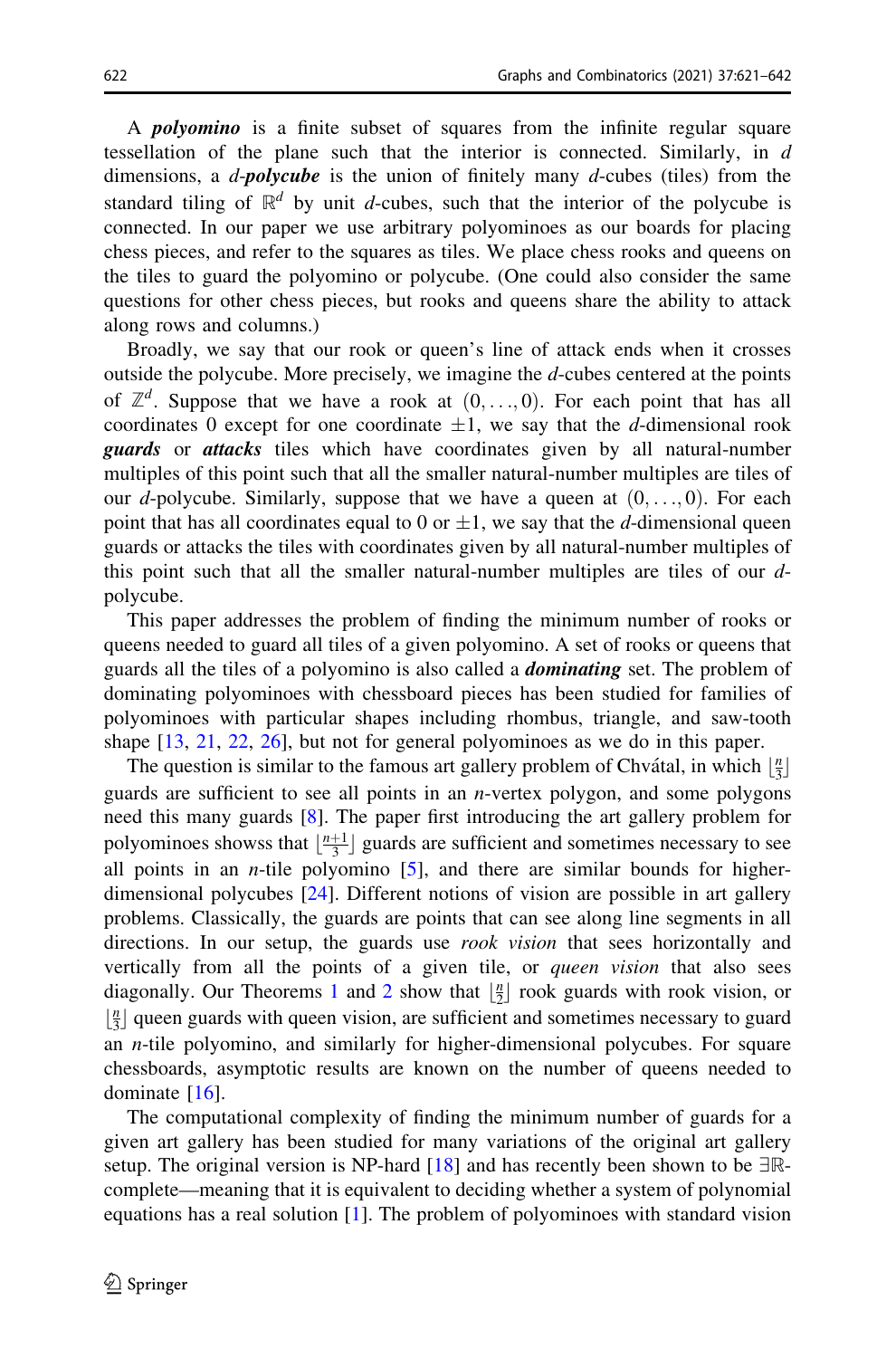<span id="page-2-0"></span>is also NP-hard, even if the polyomino is required to be bounded by a simple closed curve (that is, it has no holes, or is simply connected) [\[4](#page-20-0)].

Another notion of vision useful for computation on polyominoes is r-visibility, in which one point can see another if and only if the rectangle with those two points as opposite corners (aligned with the axes) is completely contained within the polyomino. The problem of finding the minimum number of  $r$ -visibility guards for a given polyomino is polynomial-time solvable if the polyomino is not required to have holes  $[29]$  $[29]$ . However, Iwamoto and Kume show that the r-visibility guard set problem on polyominoes with holes is NP-hard [[17\]](#page-21-0); we adapt their proof to prove Theorems [3](#page-3-0) and [4,](#page-3-0) which say that finding the minimum number of rooks or queens to guard a given polyomino is NP-hard.

Theorem [3,](#page-3-0) about the NP-hardness of the art gallery problem for rook vision, should be contrasted with a very similar art gallery problem. In a paper by Ntafos, a grid consists of a finite union of horizontal and vertical line segments [[20\]](#page-21-0). (This setup is described in the book of O'Rourke [\[23](#page-21-0)].) With the usual notion of vision, any guards must then see horizontally and vertically as rooks do, but the problem of finding the minimum number of guards is polynomial-time solvable [\[20](#page-21-0)]. This is because the two problems are slightly different. For example, a two by three rectangle polyomino can be guarded by two rooks, but the corresponding grid of two horizontal and three vertical segments requires three guards, because every point on every segment must be guarded. The grid art gallery problem in dimension at least three, though, is NP-hard [[20\]](#page-21-0).

#### 1.1 Our Results

Our first pair of results are analogous to the result that gives the minimum number of guards needed to see all of an *n*-tile polyomino  $[5]$  $[5]$ . The difference is that our guards are rooks or queens rather than points with standard vision.

**Theorem 1** In any dimension  $d \geq 2$ , the number of d-dimensional rooks that are sufficient and sometimes necessary to guard a d-polycube with  $n \geq 2$  tiles is  $\lfloor \frac{n}{2} \rfloor$ .

**Theorem 2** In any dimension  $d \geq 2$ , the number of d-dimensional queens that are sufficient and sometimes necessary to guard a d-polycube with  $n \geq 2$  tiles is  $\lfloor \frac{n}{3} \rfloor$ .

Our second pair of results are analogous to the result that shows that finding the minimum number of r-visibility guards for a polyomino is NP-hard [[17\]](#page-21-0). Instead of using r-visibility we adapt the proof for rook vision and queen vision. Formally, we say that an instance of the rook-visibility guard set problem for polyominoes is a pair  $(P, m)$ , where P is a polyomino and m is a positive integer. The problem asks whether there exists a set of  $m$  rooks placed in  $P$  which guards all tiles of  $P$ . A similar definition applies to  $d$ -polycubes for any dimension  $d$ ; proving that the rookvisibility guard set problem for polyominoes is NP-hard implies the result for dpolycubes for any d, because we can restrict to those polycubes that stay in a single 2-dimensional layer. Likewise, we can define the queen-visibility guard set problem for polyominoes and for d-polycubes for any d.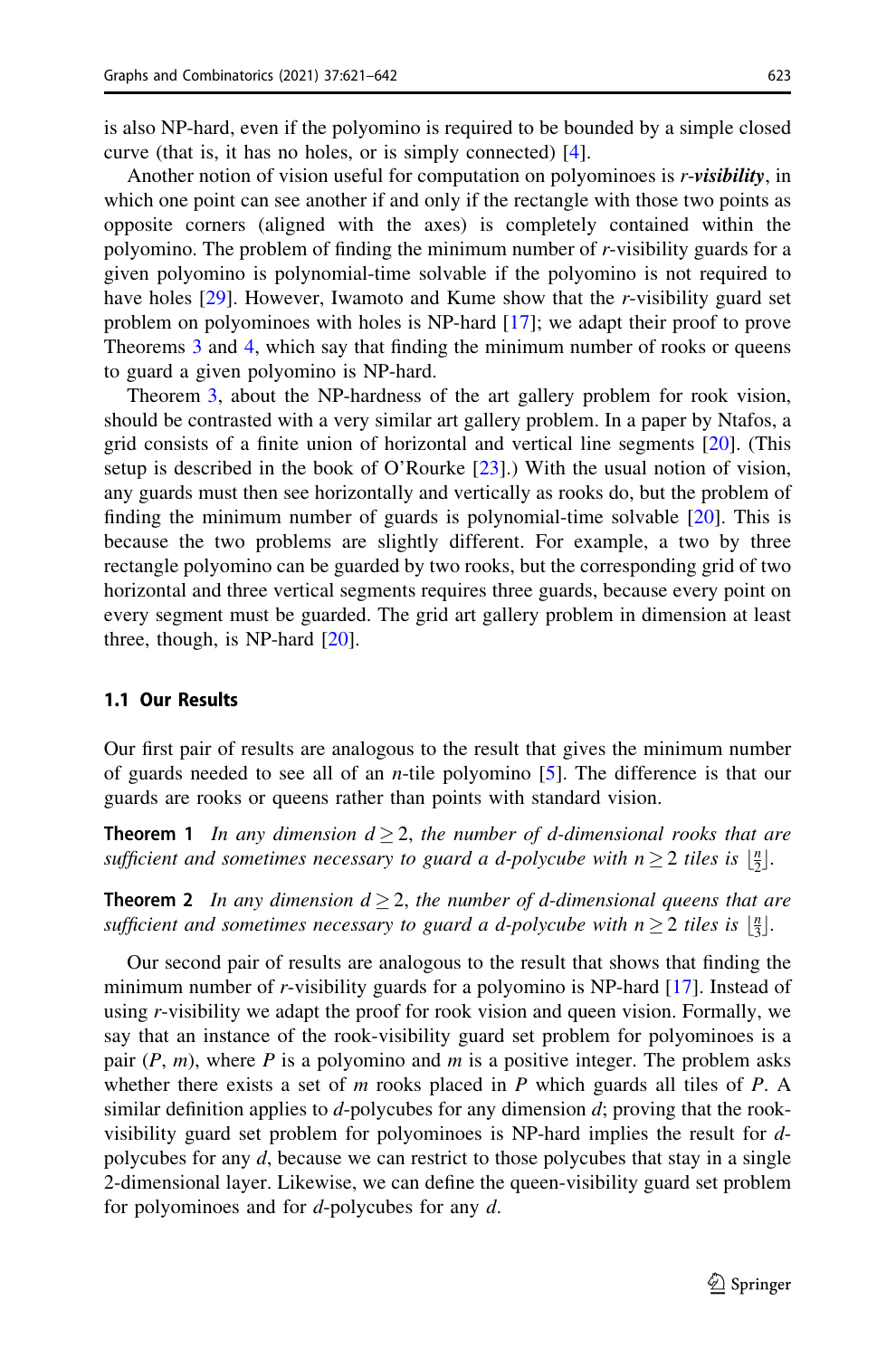<span id="page-3-0"></span>**Theorem 3** The rook-visibility guard set problem for polyominoes is NP-hard, and thus the rook-visibility guard set problem for d-polycubes is NP-hard for any dimension  $d > 2$ .

Theorem 4 The queen-visibility guard set problem for polyominoes is NP-hard, and thus the queen-visibility guard set problem for d-polycubes is NP-hard for any dimension  $d > 2$ .

In Sect. 2, we prove Theorems [1](#page-2-0) and [2.](#page-2-0) Then, in Sect. [3](#page-6-0) we prove Theorems 3 and 4. In Sect. [4](#page-13-0) we prove several more theorems about non-attacking rooks on polyominoes, by viewing non-attacking rook sets on polyominoes as matchings in bipartite graphs. This construction is specific to rooks and specific to 2-dimensional polyominoes. The paper concludes with some open questions.

#### 2 Polyominoes Most Difficult to Guard

In this section we prove Theorems [1](#page-2-0) and [2.](#page-2-0)

**Proof of Theorem 1** First we show that every d-polycube with  $n$  tiles can be guarded by  $\lfloor \frac{n}{2} \rfloor$  d-dimensional rooks. If the polycube has only one tile, we place one rook on that tile. Otherwise, we 2-color the polycube according to the parity of the sum of coordinates of each tile; that is, tiles that share a  $(d-1)$ -dimensional face get opposite colors. We take the color with the smaller number of tiles, and place rooks on all tiles of that color, so that there are at most  $\left\lfloor \frac{n}{2} \right\rfloor$  rooks. Because the interior of the polycube is connected, every tile shares a  $(d-1)$ -dimensional face with some other tile. Thus, every tile is guarded by at least one of the rooks.

Next we exhibit, for every natural number  $n$ , a polyomino with  $n$  tiles such that the minimum number of rooks needed to guard it is  $\lfloor \frac{n}{2} \rfloor$ . To get an example in any dimension d, we simply thicken this polyomino to d dimensions. The construction, shown in Figure 1 for  $n = 10$  and  $n = 11$  tiles, consists of one center column with individual tiles attached on either side, alternating between left and right. More precisely, given  $n = 2m$  tiles it is possible to form m horizontal dominoes, that we denote by  $d_1, d_2, \ldots, d_m$ , and use to construct a polyomino  $P_n$  by stacking them



Fig. 1 On the left, we depict a polyomino with 10 tiles that cannot be guarded with fewer than 5 rooks. On the right, we depict a polyomino with 11 tiles that cannot be guarded with fewer than 5 rooks. Any polyomino with this kind of shape with *n* tiles cannot be guarded with fewer than  $\left[\frac{n}{2}\right]$  rook guards polyomino with this kind of shape with *n* tiles cannot be guarded with fewer than  $\left[\frac{n}{2}\right]$  rook guards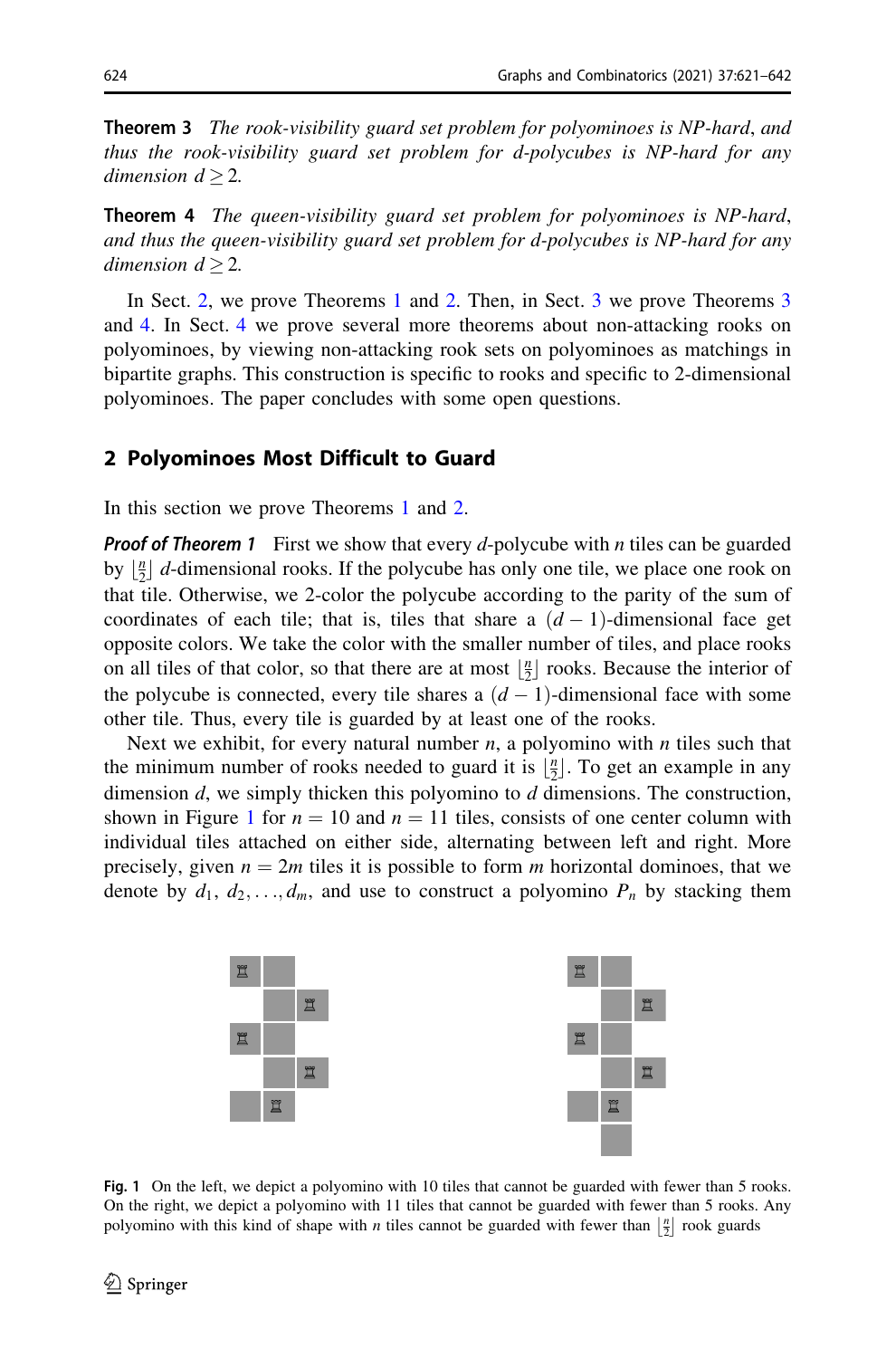<span id="page-4-0"></span>vertically in the following way: Firstly, place the first domino  $d_1$ , then place on top of  $d_1$  the second horizontal domino  $d_2$  (in such a way that the left tile of  $d_2$  is on top of the right tile of  $d_1$ ,) then, place  $d_3$  on top of  $d_2$  (in such a way that the right tile of  $d_3$  is on top of the left tile of  $d_2$ ). Then keep placing the rest of the dominoes in the same way, alternating the right and left placement relationships from one added domino to the next one. This construction generates a polyomino  $P_n$  for even  $n = 2m$  such that each domino has one tile in a common column that we denote by  $c^*$ . For an odd number  $n = 2m - 1$  we construct a polyomino  $P_n$  by placing a tile on the bottom-most part of column  $c^*$  of  $P_{n-1}$ . To prove that  $\frac{n}{2}$  $\left\lfloor \frac{n}{2} \right\rfloor$  rook guards are needed, we observe that there are exactly  $\frac{n}{2}$  $\left|\frac{n}{2}\right|$  tiles not in the center column, and that no two of these can be guarded by the same rook.  $\Box$ 

The proof of Theorem [2](#page-2-0) relies on labeling the tiles of our d-polycube according to the number of steps needed to get back to a given root tile. We say that two tiles are *adjacent* or are *neighbors* if they share a  $(d-1)$ -dimensional face. The  $l^1$ distance between any two tiles of a d-polycube is the minimum number of steps needed to get from one to the other, such that each step goes from one tile of the polycube to an adjacent tile of the polycube.

**Lemma 5** In a d-polycube, any queen guards every tile of  $\ell^1$ -distance at most 2 from that queen.

**Proof** Suppose our queen is at  $(0, \ldots, 0)$ , necessarily it guards every tile of  $\ell^1$ distance 1 from it, because those tiles are adjacent to it. Then, consider any tile of  $\ell^1$ -distance 2 from the queen: If it has all coordinates 0 except for two that are  $\pm 1$ , then we know that the queen guards that tile. If it has all coordinates 0 except for one that is  $\pm 2$ , then we just need to check that the one tile between our chosen tile and the queen is inside the polycube. But, if it is not, then our chosen tile cannot have  $\ell^1$ -distance 2 from the queen, because every path that stays within the polycube has to go around the missing tile. These are the only possibilities for the tiles within  $\ell^1$ -distance 2 of the queen, and the queen guards all of them.

Because of this lemma, when guarding a d-polycube with queens it suffices to find a placement of the queens such that every tile of the polycube is within  $\ell^1$ distance 2 of a queen.

**Proof of Theorem 2** First we show that every d-polycube with n tiles can be guarded by  $\lfloor \frac{n}{3} \rfloor$  queens. We select one tile of the polycube to be the **root**, and label all the tiles according to their  $\ell^1$ -distance from the root. If possible, we select as the root a tile that is adjacent to only one other tile. If every tile of the polyomino is adjacent to more than one other tile, then we may select any tile as the root.

The tiles are partitioned into three sets, according to whether their  $\ell^1$ -distance from the root is 0, 1, or 2 mod 3. If the 2 mod 3 set is empty, then a queen placed on the root guards the whole polyomino. Otherwise, we find which of the three sets has the smallest number of tiles—if more than one such set has the smallest number, we choose arbitrarily among those—and place queens on all the tiles in that set. We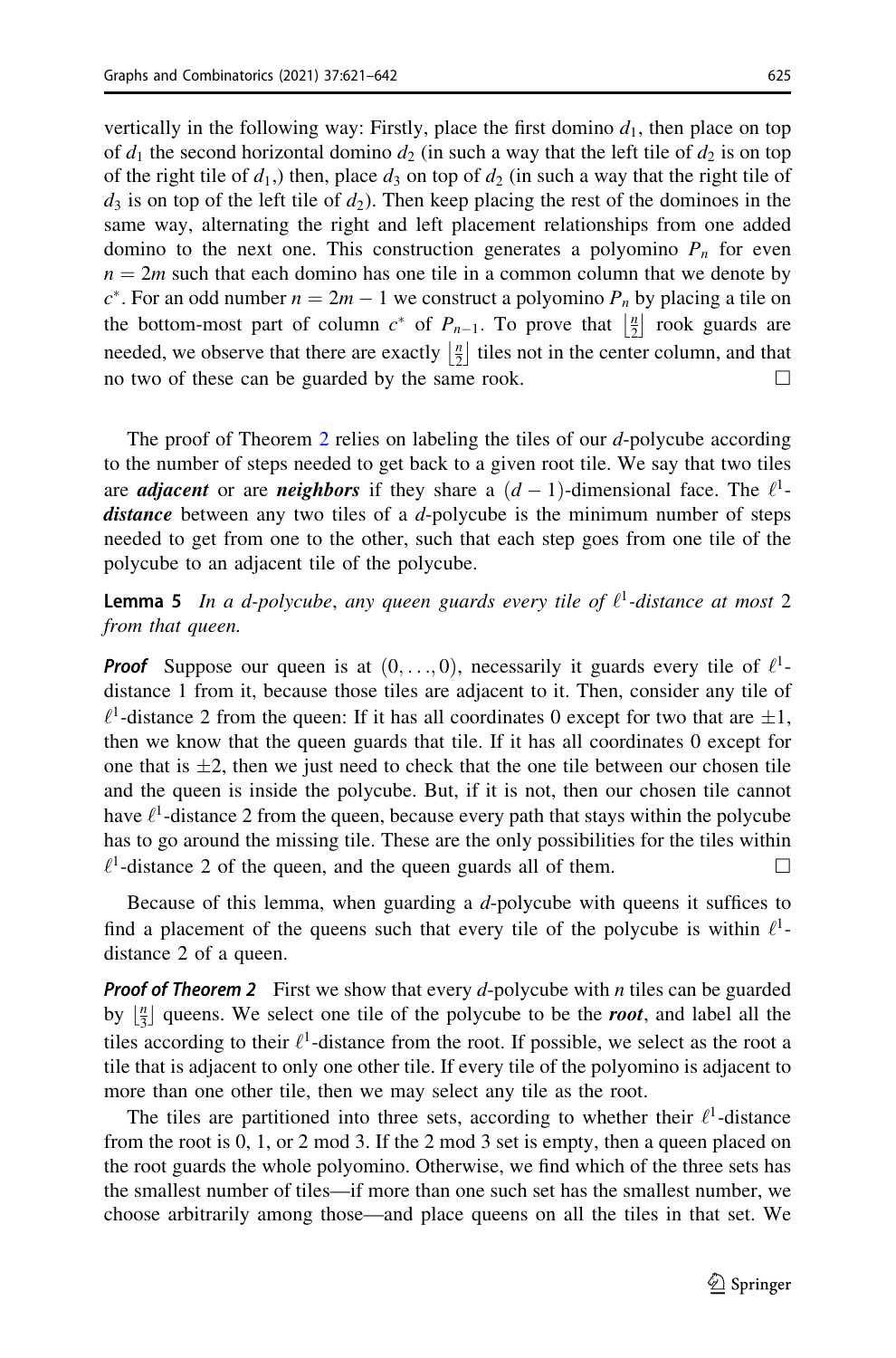claim that every tile is within  $\ell^1$ -distance 2 of at least one queen. If the queen set is the 0 mod 3 set, then from an arbitrary tile we can find a queen within two steps by walking along a shortest path to the root. Similarly, if the queen set is the 1 mod 3 set, then from every tile except the root, we can find a queen within two steps by walking along one of the shortest paths to the root, and we know that the root is also adjacent to a queen.

If the queen set is the 2 mod 3 set, then from every tile of  $\ell^1$ -distance at least 2 from the root, we can find a queen within two steps toward the root, so it remains to check the root and the tiles adjacent to the root. We know that the root is  $\ell^1$ -distance exactly 2 from a queen. If it is adjacent to only one tile, then that tile is adjacent to a queen. If not, every tile in the polyomino is adjacent to at least two tiles. If a tile adiacent to the root, it must also be adiacent to another tile, and that tile is of  $\ell^1$ distance 2 from the root and thus has a queen—for parity reasons, no two tiles adjacent to the root are adjacent to each other. Thus in all cases, every tile is within  $\ell^1$ -distance 2 of a queen, and thus by Lemma [5](#page-4-0) it is guarded by a queen.

We exhibit a polyomino with *n* tiles that needs  $\lfloor \frac{n}{3} \rfloor$  queen guards, and this polyomino may be fattened to any dimension  $d$ . The construction is very similar to the construction for rooks and is shown in Figure 2. If  $n = 3m$ , we make m rows of 3 tiles each, and stack them so that the center column contains the right-most tile of the first row, the left-most tile of the second, and the right-most tile of the third, and continues to alternate. Then if  $n = 3m + 1$  or  $n = 3m + 2$ , we add the remaining one or two tiles to the bottom of the center column. Then no two of the m tiles furthest to the left and right can be guarded by the same queen, so at least  $m = \lfloor \frac{n}{3} \rfloor$  queens are needed to guard this polyomino.  $\Box$ 



Fig. 2 For every *n*, there is a polyomino with *n* tiles that cannot be guarded by fewer than  $\frac{n}{3}$  queen guards. Examples for  $n = 15, 16, 17$  are shown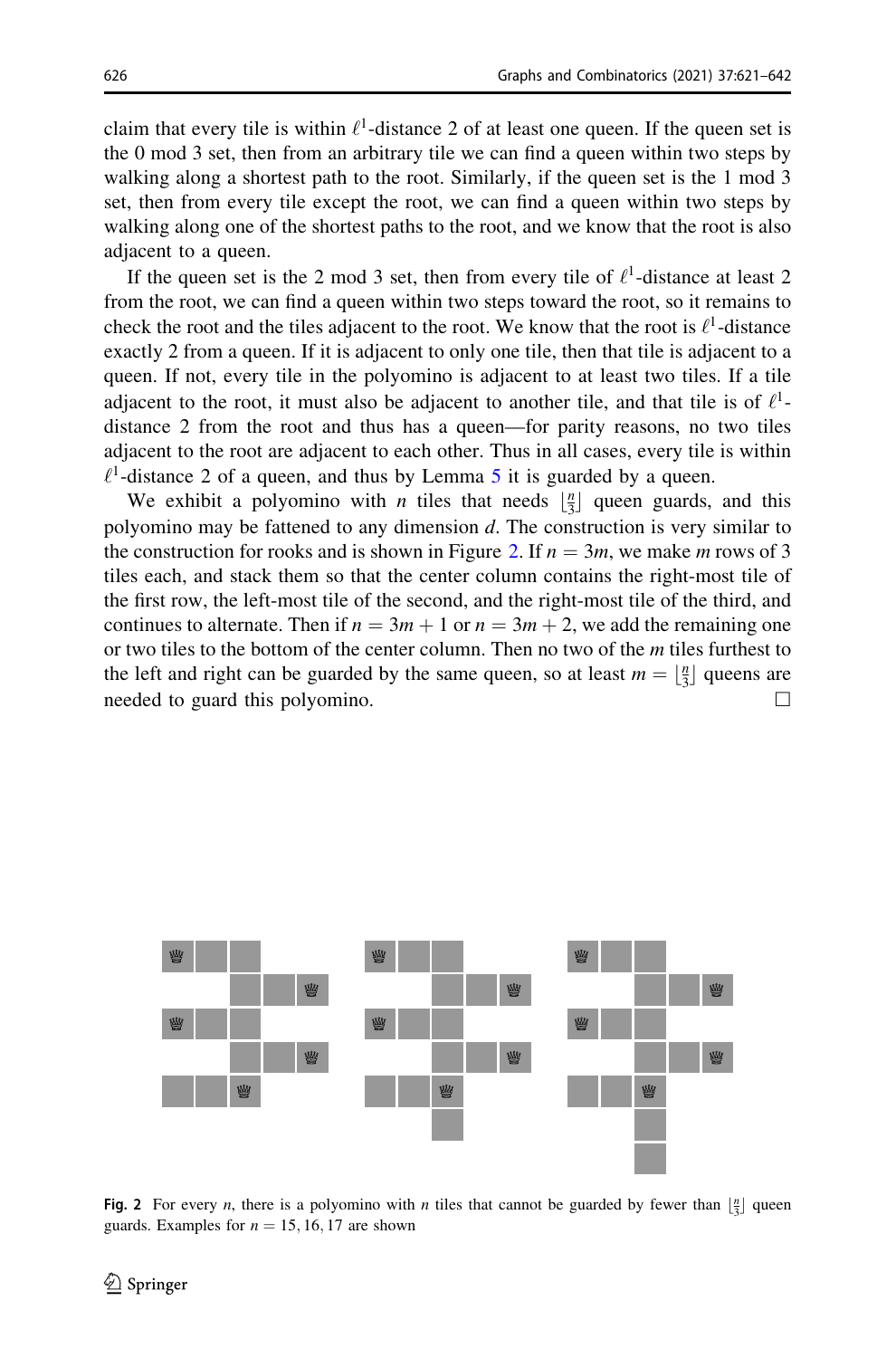#### <span id="page-6-0"></span>3 NP-Hardness Proof

In this section, we prove Theorems [3](#page-3-0) and [4](#page-3-0) about the NP-hardness of the rookvisibility and queen-visibility guard set problems, using the NP-hardness of PLANAR 3SAT. First, we prove the rook version. Then, we show how to make the minor modifications needed for the queen version.

We reproduce here the definition of PLANAR 3SAT as given by Iwamoto and Kume [\[17](#page-21-0)], who attribute the description to Garey and Johnson [[14\]](#page-21-0). Let  $U =$  $\{x_1, x_2, \ldots, x_n\}$  be a set of Boolean variables, which take on the values 0 (false) and 1 (true). If x is a variable in U, then x and  $\bar{x}$  are called literals, with the value of  $\bar{x}$ defined to be 1 if x is 0 and vice versa. A clause is any set of literals over U, such as  $\{\overline{x}_1, x_3, x_4\}$  which represents " $x_1$  is false or  $x_3$  is true or  $x_4$  is true", and the clause is satisfied by a truth assignment whenever at least one of its literals is true under that assignment.

An instance of PLANAR 3SAT is a collection  $C$  of clauses over  $U$ , each containing either 2 or 3 literals, such that the following bipartite graph is planar: the vertex set is  $U \cup C$ , and the pair  $\{x, c\}$  is an edge whenever either literal x or  $\overline{x}$ belongs to the clause  $c$ , as in Fig. 3. The PLANAR 3SAT problem asks whether there exists a truth assignment for  $U$  that simultaneously satisfies all the clauses in C. This problem is known to be NP-hard. Further, it is known to be NP-hard under the additional hypothesis that every variable x occurs exactly once positively (as  $x$ ) and exactly twice negatively (as  $\bar{x}$ ) in C. This problem is called P3SAT<sub>3</sub>, which stands for PLANAR 3SAT WITH EXACTLY 3 OCCURRENCES PER VARI-ABLE [[7\]](#page-20-0).

To prove Theorem [3](#page-3-0), we give a polynomial reduction that constructs a rookvisibility guard set problem for each instance of  $P3SAT_{\overline{3}}$ . Given an instance of

has clauses  $c_1 = \{x_1, x_2, \overline{x_3}\},\,$  $c_2 = {\overline{x_1}, \overline{x_2}, x_4},$  $c_3 = {\overline{x_1}, x_3, \overline{x_4}}$ , and  $c_4 = {\overline{x_2}, \overline{x_3}, \overline{x_4}}$ . It is satisfiable; for instance, it is satisfied by  $(x_1, x_2, x_3, x_4) = (1, 0, 1, 0)$ . The example is taken from Iwamoto and Kume's Figure 8, which shows how to convert the P3SAT $_3$  instance to a polyomino using slightly different gadgets from ours [\[17](#page-21-0)]



 $\circledcirc$  Springer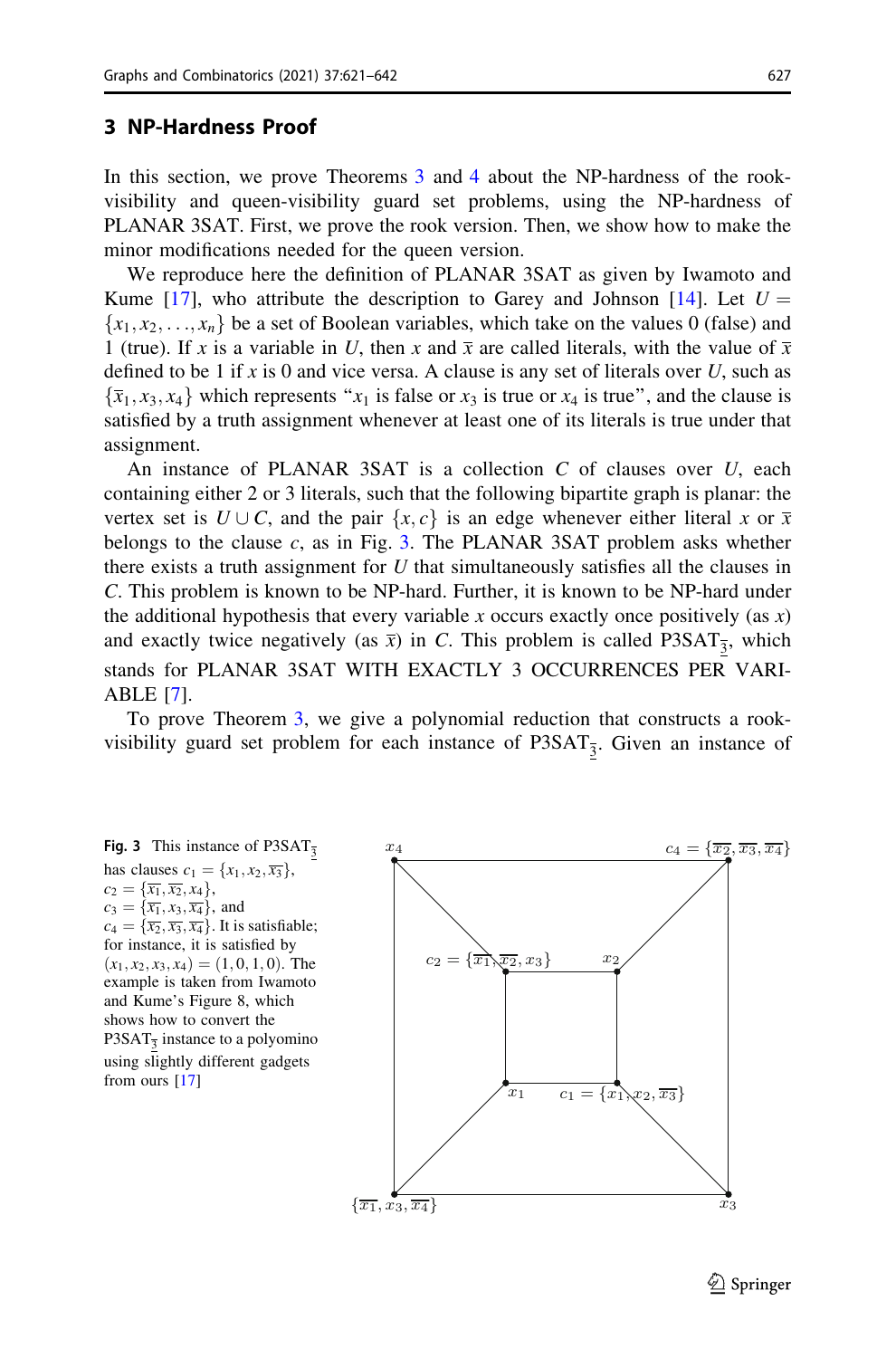<span id="page-7-0"></span>P3SAT<sub>3</sub>, we replace each variable by a *variable gadget*, each clause by a *clause gadget*, and each edge between variable and clause by a *connection gadget*.

Each connection gadget is a path one tile wide from a variable gadget to a clause gadget. The variable gadget appears in the left of Fig. 4. Recall that each variable appears in one clause positively and in two clauses negatively. At the variable gadget, the connection gadget to the clause with the positive literal extends out to the left from tile  $A$ , and the connection gadgets to the two clauses with the negative literals extend out to the right from tiles  $B$  and  $C$ . The clause gadget is either three vertically-consecutive tiles, if the clause contains two literals, or five verticallyconsecutive tiles, if the clause contains three literals. These two options appear in the right of Fig. 4. The connection gadgets extend sideways from the first and third tiles, or from the first, third, and fifth tiles.

The proof of Lemma [8](#page-8-0) gives more detail on how to construct the polyomino from the three types of gadgets. First, we prove the distinctive properties of the variable gadget that will be needed in the main proof to encode  $P3SAT_{\overline{3}}$ .

Lemma 6 There is only one way to guard the variable gadget with four rooks if one of them is at A, and there is only one way to guard the variable gadget with four rooks if two of them are at B and C.

**Proof** In Fig. [5](#page-8-0) we depict the variable gadget and we label some of its tiles. Also, we depict the unique configurations stated in this lemma.

If a rook is on  $A$ , then the remaining three rooks have to guard tiles  $W$ ,  $B$ , and C. Observe that no two of these tiles can be guarded by the same rook because they are in different rows and in different columns. Then three rooks are needed to guard tiles W, B, and C, and this cannot be accomplished if one of these three rooks is in the row containing tiles  $R$ ,  $S$ , and  $T$ , because these tiles do not share rows or columns in common with tiles  $W$ ,  $B$ , or  $C$ . Also, the rook on  $A$  cannot guard tiles  $R$ ,  $S$ , or T. This forces the rooks guarding W, B, and C to also guard tiles R, S, and T. This can only be done if the rooks are placed on tiles X, Y, and Z.

If two rooks are on tiles  $B$  and  $C$ , then there is a third different rook that has to guard tile A. None of these three rooks are able to guard tiles  $R$ ,  $S$ , or  $T$ . Thus a fourth rook has to be placed in this row. Tile  $W$  cannot be guarded by the rooks at  $B$ 



Fig. 4 In the polyomino corresponding to an instance of P3SAT<sub>3</sub>, each variable is represented by the variable gadget shown on the left, and each clause is represented by one of the clause gadgets shown on the right, according to whether the clause contains two literals or three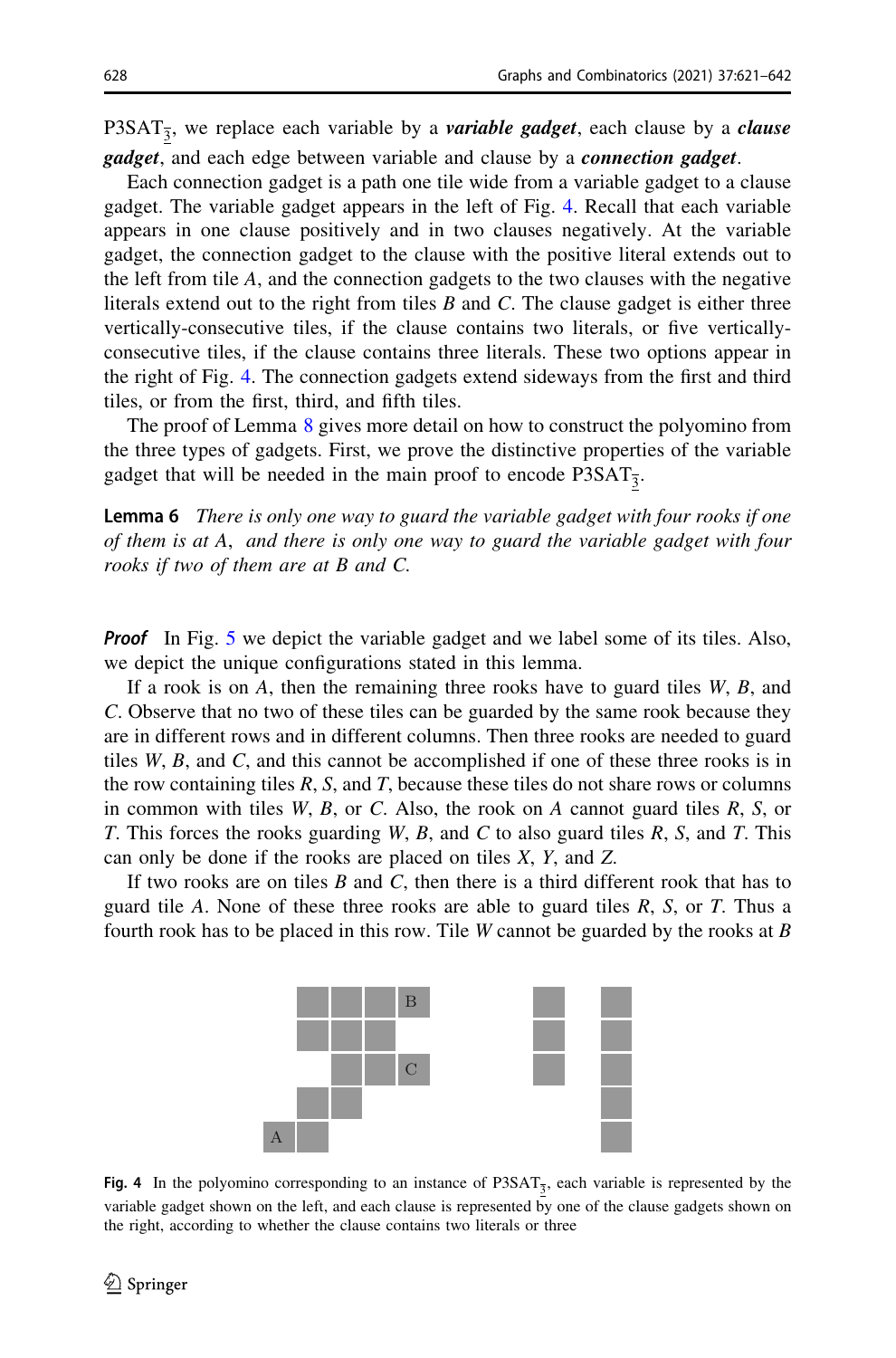<span id="page-8-0"></span>

Fig. 5 Labeled variable gadget and unique four-guards sets

and C, or by the rook that guards  $R$ ,  $S$ , and  $T$ . Thus,  $W$  has to be guarded by the rook guarding  $A$ , and this forces that third rook to be placed on  $U$ . Also, tile  $X$  has to be guarded, and it cannot be guarded by the rooks guarding tiles  $B$ ,  $C$ , or  $A$ . This forces the fourth rook to be placed on S.  $\Box$ 

**Corollary 7** Let G be an arbitrary four-rook set guarding all tiles of the variable gadget. If G has a rook on tile B or C, then G has no rook on tile A, and if G has a rook on A then it has no rooks on B or C. Also, there does not exist a three-rook set guarding all tiles of the variable gadget.

**Proof** In Lemma [6](#page-7-0) we have proved that in any four-rook set guarding the variable gadget, once a rook is placed on A there cannot be a rook placed on  $B$  or  $C$ ; this also shows that if G has a rook on B or C, then G has no rook on A. If there exists a threerook set guarding all tiles of the variable gadget, then none of the rooks can be on A because of the uniqueness proved in Lemma [6](#page-7-0). We can then place a fourth rook on A. This gives us a four-rook set guarding the variable gadget with a rook placed on A; meaning this set has to be the one described in Lemma [6](#page-7-0), and then if the rook placed at A is removed, then tile A is not guarded. Thus there cannot exist a threerook set guarding the variable gadget.  $\Box$ 

In the next lemma, we check that given an instance of  $P_3$ SAT<sub>3</sub>, the corresponding instance of the rook-visibility guard set problem is not too large.

**Lemma 8** Let C be an instance of P3SAT<sub>3</sub> with n variables. We can construct a polyomino  $P(C)$  with  $O(n^2)$  tiles, formed by taking a planar drawing of the instance C and replacing the variable nodes by variable gadgets, the clause nodes by clause gadgets, and the edges by connection gadgets.

**Proof** If we did not care about the size of the polyomino, we would simply take any smoothly differentiable planar drawing of  $C$  and scale it up so large that when we superimposed it on the grid of unit squares, we could locally replace the vertices by variable and clause gadgets and the edges by grid paths. The question is how to limit the amount of scaling up necessary to make these local replacements.

We adapt a procedure that creates a planar drawing of the graph of C on the grid of unit squares in such a way that every vertex is a unit square, every edge is a path of unit squares between the two vertices of the edge, and the whole drawing fits in an  $O(n)$  by  $O(n)$  square [[3\]](#page-20-0). For convenience, we describe the process again here.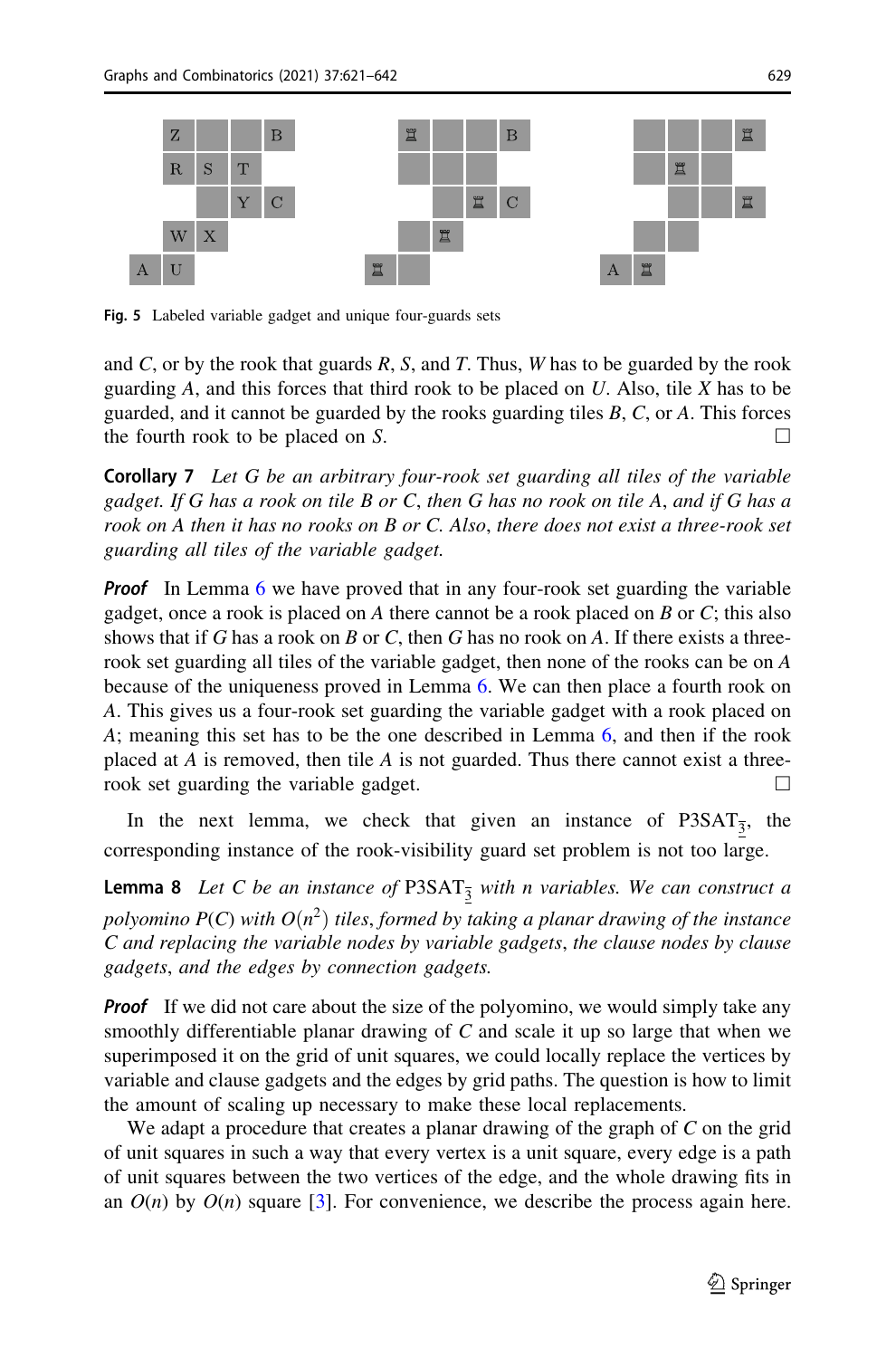

Fig. 6 Using a visibility representation, any planar graph can be drawn on the square grid inside a box of side length  $O(|V|+|E|)$ 

Figure 6 depicts the process where the graph is the cube.

A (weak) visibility representation of a planar graph is a way to draw it in the plane such that: each vertex is a horizontal segment, each edge is a vertical segment, the endpoints of each edge are on the horizontal segments corresponding to the two incident vertices, and there are no other intersections among the segments. Every planar graph has a visibility representation. A quick proof of this fact is based on the fact that every planar graph can be drawn with straight edges [\[12](#page-20-0)].

Given a visibility representation of our planar graph, we look at the collection of x-coordinates and y-coordinates of the endpoints of all the segments, and assume without loss of generality that the only repeated coordinates are those that are implied by having a visibility representation. We thicken each segment slightly to get a collection of rectangles with the same combinatorial relationship as in our desired end result. Then we make a new set of rectangles with the same combinatorial relationship, by moving all the horizontal coordinates to consecutive integer values while keeping them in the same order, and similarly for the vertical coordinates.

In our instance C of P3SAT<sub>3</sub>, there are *n* variables, so there are exactly 3*n* edges and fewer than 6n total nodes. Our drawing has one rectangle for each node and one rectangle for each edge, so there are at most  $9n$  rectangles, with at most 18n horizontal coordinates and at most 18n vertical coordinates. Thus our new drawing fits in an 18*n* by 18*n* square.

At this stage, each node of the graph of  $C$  is represented by a horizontal strip of squares. And, we know that every node has degree 2 or 3. Therefore, for each node, if it has degree 2 we select any square of the strip to be the node square, and think of the remaining squares as edge squares. If it has degree 3, we select the node square to be the square of the strip that touches the middle one of the three incident edges, and think of the remaining squares as parts of the two outer edges. In this way, we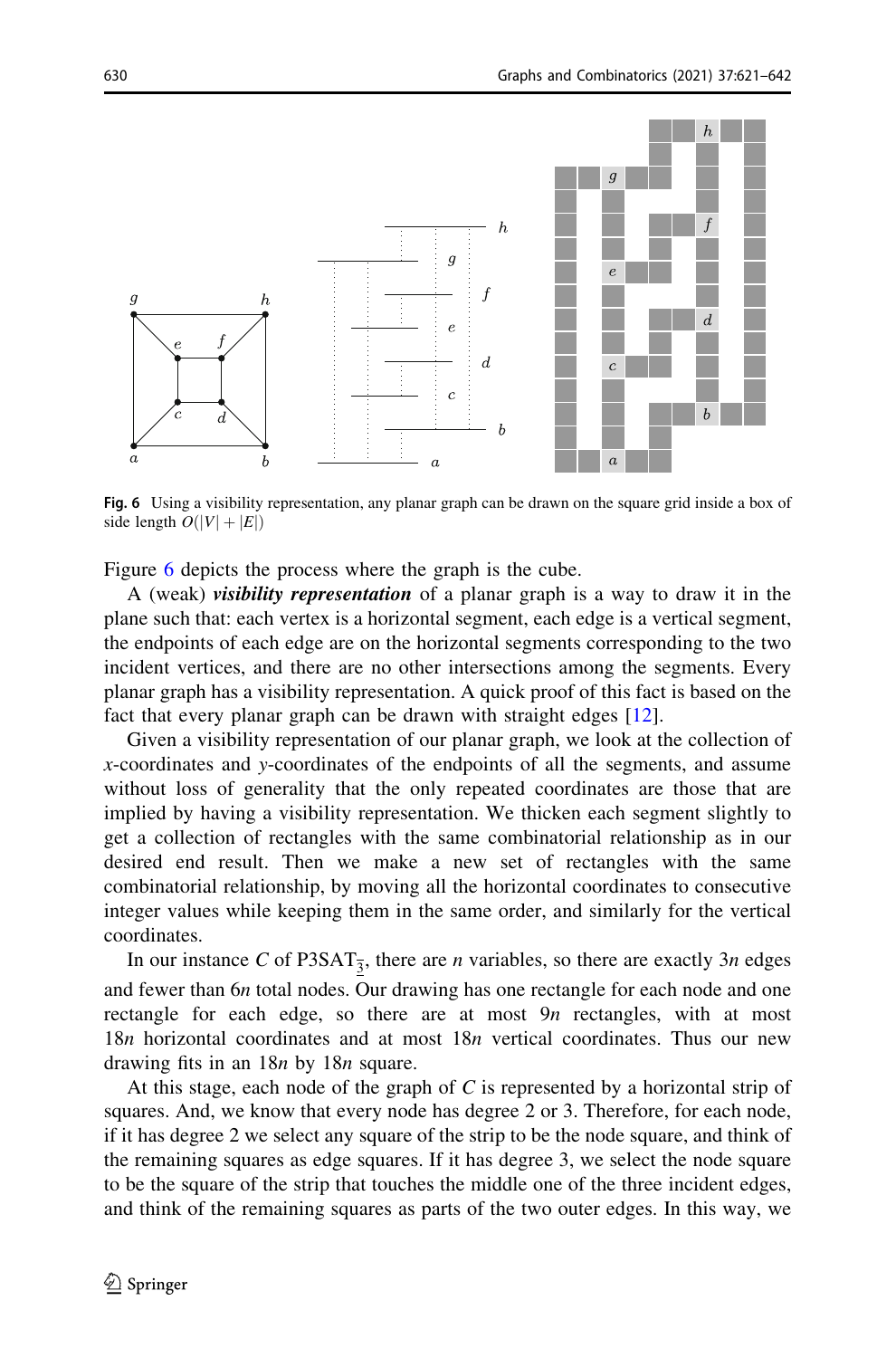<span id="page-10-0"></span>have succeeded in drawing the graph of  $C$  on the square grid in a square of side length  $O(n)$ .

The only further modification needed is to accommodate for the fact that the variable gadget and the clause gadgets are more than one square large. To do this, we subdivide the drawing we have made—replacing each unit square by a 15 by 15 grid should be enough. This is sufficient space for the variable gadgets and the clause gadgets to be placed in the middle of the corresponding node squares; also for the connection gadgets to extend outward from them toward the corresponding edge squares, so that they can follow the middles of the edge squares, as in Fig. 7. The resulting polyomino  $P(C)$  has  $O(n^2)$  tiles.

The next lemma statement involves counting bends of connection gadgets. A **bend** is a tile where the path of the connection gadget changes between horizontal and vertical. Because each connection gadget is horizontal on both ends where it connects to the variable and clause gadgets, it must have an even number of bends. The next two lemmas show that given an instance of  $P3SAT_{\overline{3}}$ , the corresponding instance of the rook-visibility guard set problem is indeed equivalent.

**Lemma 9** Let C be an instance of P3SAT<sub>3</sub> as in Lemma [8](#page-8-0), and let  $P(C)$  be its associated polyomino. Let  $m = 4n + \frac{\ell}{2}$ , where n is the number of variables and  $\ell$  is the total number of bends in all the connection gadgets. If  $C$  is satisfiable, then  $P(C)$  can be guarded by m rooks.

**Proof** Consider a truth assignment that satisfies all the clauses in  $C$ . For each variable, if true in this truth assignment, we guard the corresponding variable gadget with the four-rook set from Lemma  $6$  with a rook on tile  $A$ ; if it is false in this truth assignment, we use the set with rooks on B and C.

For each edge, we say that the edge joining a variable with a clause is **hot** if the variable is true and it appears in the clause, or if the variable is false and its negation



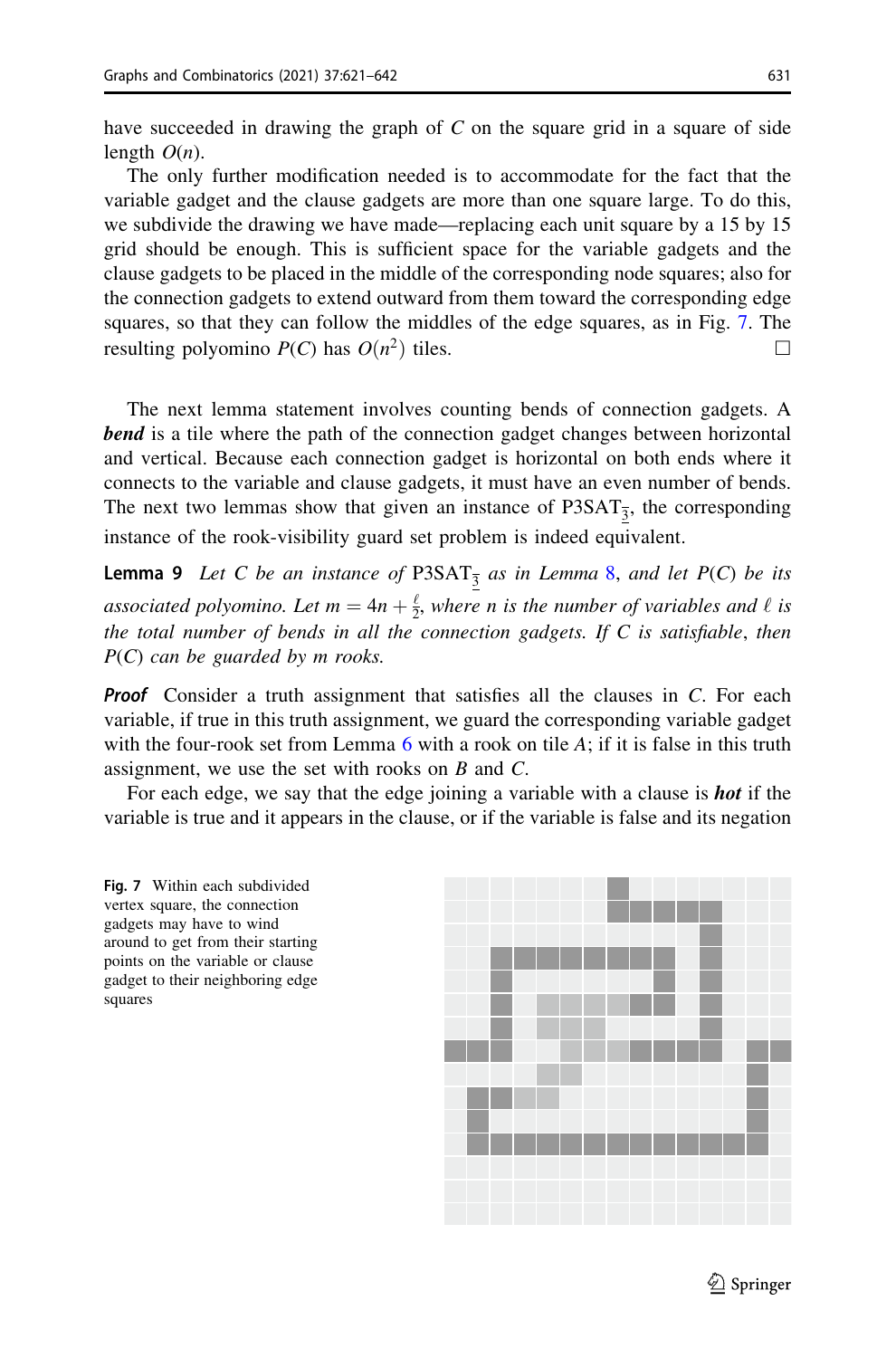<span id="page-11-0"></span>appears on the clause. So, for each hot edge, we have placed a rook on  $A$ ,  $B$ , or  $C$  of the variable gadget. Then firstly we move that rook sideways along the corresponding connection gadget to land on the first bend (or all the way to the clause gadget if there is no bend). Then, we place rooks at every second bend for the rest of the hot edge, ending with one rook on the clause gadget. For each non-hot edge, we start with a rook at the second bend leading away from the variable gadget (the first bend is already guarded by a rook on the variable gadget), and place rooks at every second bend for the rest of the connection gadget, ending with one rook at the last bend before the clause gadget.

We have placed 4 rooks on each variable gadget, and on each connection gadget we have placed a number of additional rooks equal to half the number of bends. In this way the variable gadgets and connection gadgets are guarded. We also see that the clause gadgets are guarded because the truth assignment satisfies all the clauses, so each clause has a hot edge, and there is a rook on the clause gadget at the end of that hot edge.  $\Box$ 

**Lemma 10** Let C,  $P(C)$ , and m be as in Lemma [9](#page-10-0). If the polyomino  $P(C)$  can be guarded by m rooks, then the P3SAT $_{\overline{3}}$  instance C is satisfiable.

**Proof** Suppose we have a set of m rooks that guards  $P(C)$ . Then each clause gadget has at least one guard. We can assume that it is on one of the squares at the end of a connection gadget (if not, we can move it and everything is still guarded). As in the proof of Lemma [9,](#page-10-0) we call those edges the hot edges. We will deduce the truth assignment for which these edges have the same property that defined the hot edges of Lemma [9.](#page-10-0)

We make the following observation: Given a connection gadget with  $b$  bends, if one end is already guarded up through the first bend, then we can guard the remainder with  $\frac{b}{2}$  rooks, but if so, there cannot be a rook past the last bend. To prove this, we can move every rook that appears between bends to the next bend, and then observe that at least every second bend needs a rook.

Next, we apply this connection observation to each edge. For each hot edge, we think of the first end as being the one at the clause gadget, which is already guarded by that first rook. The connection observation implies that there must be at least  $\frac{b}{2}$ more rooks on that connection gadget. For each edge that is not hot, we think of the first end as being the one at the variable gadget, which may already be guarded; the connection observation implies that there must be at least  $\frac{b}{2}$  rooks on the connection gadget itself.

Corollary [7](#page-8-0) implies that there must be at least four rooks on each variable gadget or up through the first bend of each connection gadget coming out of it. For each hot edge, we need one guard to be shared by the variable gadget and the connection gadget, and this guard has to be at the first bend of the connection gadget otherwise the connection observation implies that we do not have enough guards. We say the variable is true if it has a hot edge coming into the A side, and false if it has a hot edge coming into the B or C side. Corollary  $7$  also implies that the variable cannot be both true and false if the gadget is guarded by only four rooks. Thus, with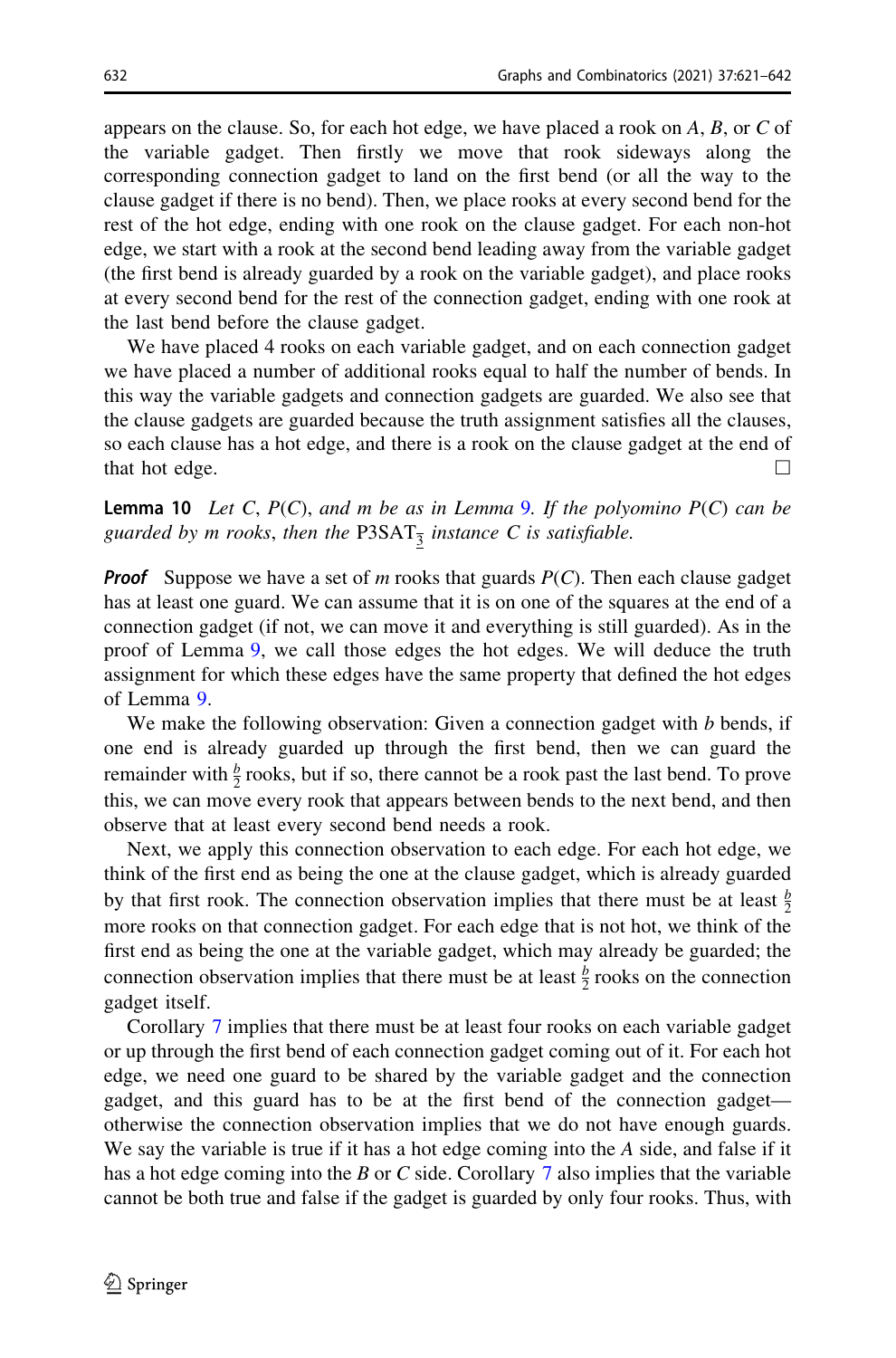$m = 4n + \frac{\ell}{2}$  rooks in total, we have accounted for all the rooks, and so we have found a well-defined truth assignment that satisfies our P3SAT<sub>3</sub> instance C.  $\Box$ 

**Proof of Theorem 3** The polyomino  $P(C)$  from Lemma [8](#page-8-0) is not only of polynomial size, but can be computed in polynomial time as finding a visibility representation of a planar graph can be done in linear time [\[27](#page-21-0)]. Thus there is a polynomial-time algorithm to convert any instance C of P3SAT<sub>3</sub> into a polyomino  $P(C)$  and a number  $m = 4n + \frac{\ell}{2}$ , for which Lemmas [9](#page-10-0) and [10](#page-11-0) imply that the rook-visibility guard set problem for  $P(C)$  and m is equivalent to the P3SAT<sub>3</sub> problem for C. The P3SAT $_3$  problem is NP-hard [[7\]](#page-20-0), and therefore the rook-visibility guard set problem must also be NP-hard.  $\Box$ 

The proof of Theorem [4](#page-3-0) about queens is similar, but the variable gadget is different so we must take more care with the connection gadgets. First we give the queen-variable gadget, shown in Fig. 8, and show that it has the properties we need for the rest of the proof.

**Lemma 11** The queen-variable gadget cannot be guarded by two queens. It can be guarded by three queens, of which one is at A, or by three queens, of which two are at B and C. It cannot be guarded by three queens, of which two are at A and B or at A and C.

**Proof** No two of the tiles A, B, or C can be guarded by the same queen, meaning that at least three queens are needed to guard the gadget polyomino.

We show that there is a unique way to guard the polyomino gadget with three queens when a queen is placed at A. If a queen is placed at A, then none of the tiles  $C, B, X, Y, Z$ , and W are guarded by this queen. First, we notice that to guard tiles C and B one queen must be placed on a tile along the row containing  $B$ , and another queen must be placed on a tile along the row containing  $C$ . Also, it is not possible to



Fig. 8 Labeled queen-variable gadget and unique three-queen-guards sets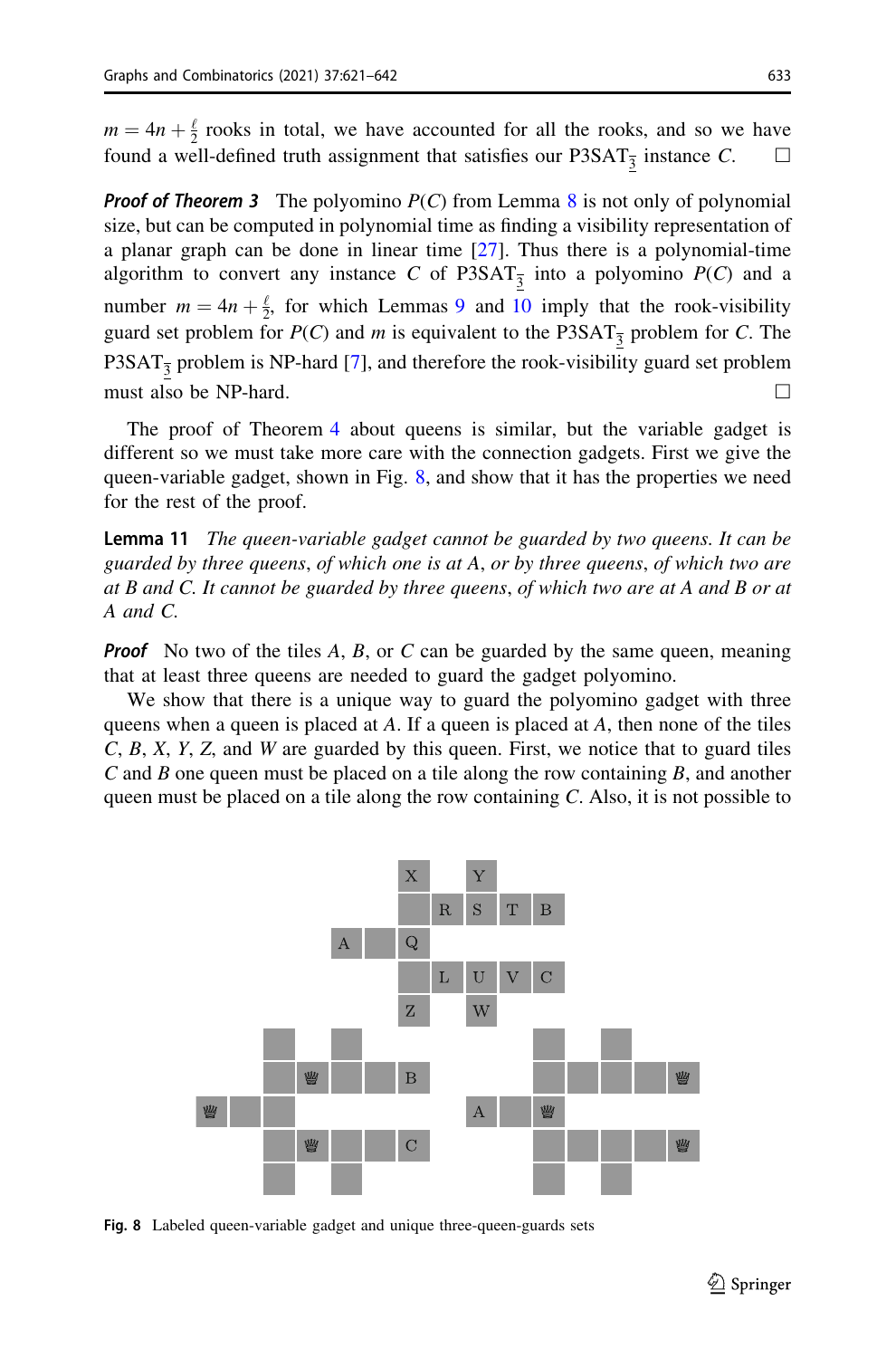<span id="page-13-0"></span>guard both Y and W with the same queen unless this queen is at  $Q$ , but if a queen is placed at Q then it will not be in either of the rows containing B or C. Thus, to guard Y a queen must be placed at either R, S, or T, and to guard W a queen must be placed at either L, U, or V. The only options that also allow tiles X and Z to be guarded is to place these two queens at  $R$  and  $L$ . This gives the unique way to guard the gadget polyomino with three queens if one is placed at A.

Now, we prove that there is a unique way to guard the polyomino gadget with three queens if two of these queens are placed at  $B$  and  $C$ . If two queens are placed at B and C, then tiles  $X$ , A, and Z are not guarded. The only way to guard these tiles with one more queen is to place it at tile  $Q$ , and this position of the third queen guards the rest of the gadget polyomino tiles. This gives the unique way of guarding the gadget polyomino if two queens are placed at  $B$  and  $C$ .

Finally, as a consequence of the uniqueness of these two three-queen-guard sets, there is no way to guard the polyomino gadget with three queens in such a way that a queen is at A and another queen is either at B or C.  $\Box$ 

**Proof of Theorem 4** Lemma [8,](#page-8-0) about how to construct the polyomino associated to an instance of P3SAT $_{\overline{3}}$ , applies to queens if we use the queen-variable gadget. For each connection gadget, there must be at least three tiles in each segment between bends and in each segment between the last bend and a variable or clause gadget. This is not a concern in the subdivided edge squares, because there is already plenty of space between bends, and only applies to the subdivided node squares—for which we may need more than a 15 by 15 subdivision of all squares.

Lemmas [9](#page-10-0) and [10](#page-11-0) apply to queens if we replace  $m = 4n + \frac{\ell}{2}$  by  $m = 3n + \frac{\ell}{2}$  to account for the fact that the queen-variable gadget needs three queens, and not four. In Lemma [10](#page-11-0), we use the spacing of the bends in the connection gadgets to ensure that a segment between two bends cannot be guarded entirely by queens beyond those two bends.

Using these lemmas as modified for the queen case, we have shown that for every instance of P3SAT $_{\overline{3}}$ , we can compute in polynomial time a polynomial-size instance of the queen-visibility guard set problem that is equivalent. Thus the queenvisibility guard set problem is NP-hard.  $\Box$ 

#### 4 Non-attacking Rooks on Polyominoes

In this section we study the special case of rooks on 2-dimensional polyominoes. A set of rooks is **non-attacking** if no two rooks are in the same row or column (in the sense defined above). In this case we have the convenient tool of being able to encode the attacking relationships between rooks as a bipartite graph. We first construct this bipartite graph. Then, in the rest of the section we give some theorems in which we use the properties of the bipartite graph to deduce properties of the rook placements on polyominoes.

In the bipartite graph, the two partite sets are the set of rows and the set of columns of the polyomino. To be precise, we say that two tiles  $X$  and  $Y$  in a polyomino  $P$  are in the same row if the line connecting their centers is horizontal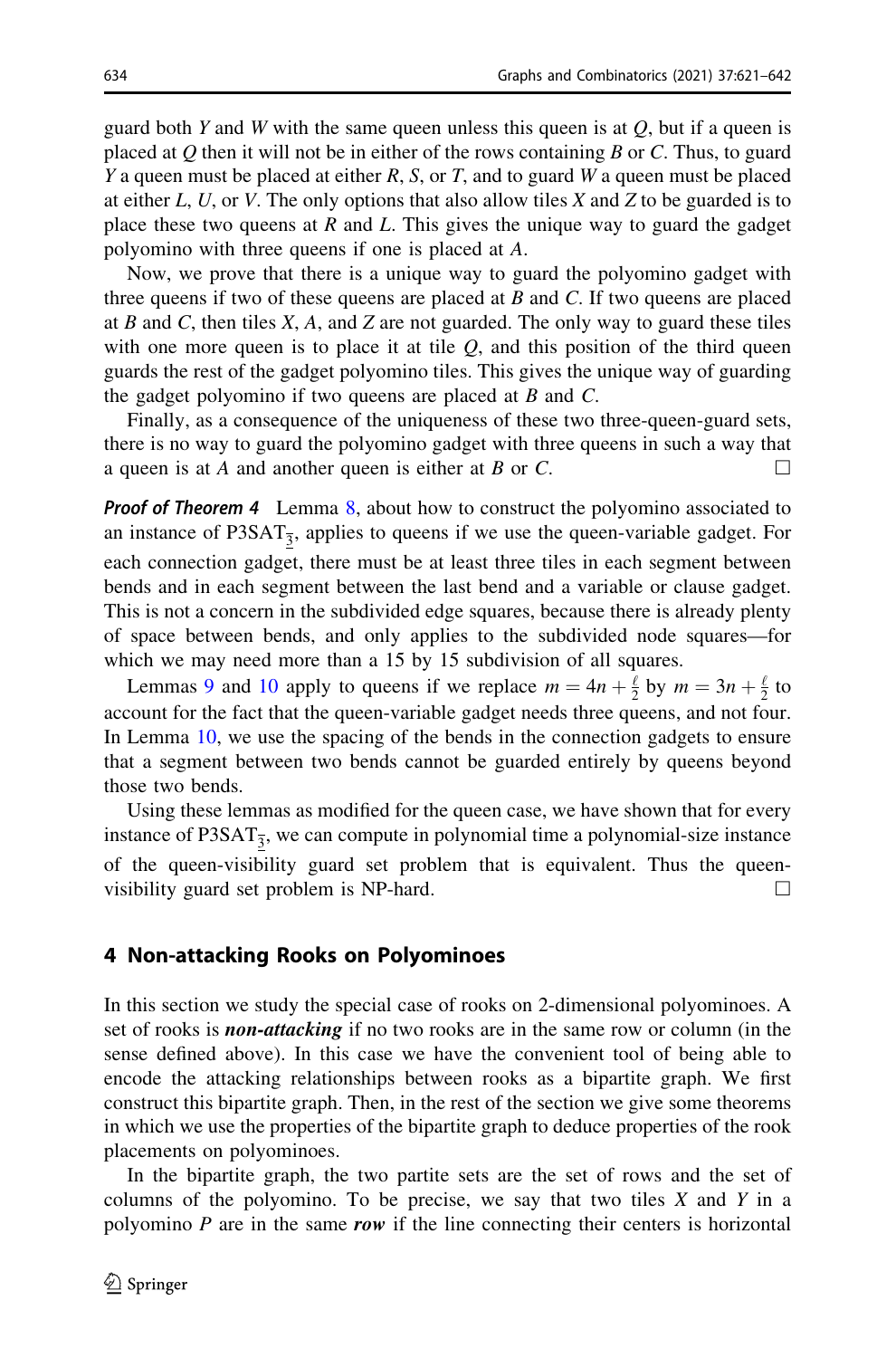and contained in  $P$ . Similarly, two tiles  $X$  and  $Y$  of a polyomino  $P$  are in the same column if the line connecting their centers is vertical and contained in P. This definition of row and column may be counter-intuitive, in that two tiles of  $P$  may be in the same row or column of the infinite chessboard without being in the same row or column of  $P$ , but it describes the possible lines of attack of rooks on the polyomino.

Given a polyomino  $P$  we denote the corresponding bipartite graph by  $G(P) = (V, E)$ . The set of vertices is given by  $V = C \cup R$  where C has a vertex for each column and  $R$  has a vertex for each row. The graph includes an edge  $(c, r) = (r, c)$  if and only if there is a tile at column c and row r. An example of this construction appears in Fig. 9.

This bipartite graph has been constructed previously [[19\]](#page-21-0), and is analogous to a construction for grid art galleries [[20\]](#page-21-0). A similar, but not identical, bipartite graph construction appears a paper that studies the two-player game of placing nonattacking rooks one at a time until the rooks guard the entire polyomino [[11\]](#page-20-0). Another object that records non-attacking rook positions is the chessboard complex, which has one vertex for each tile, and connects sets of tiles that constitute nonattacking positions [\[6](#page-20-0)]. It is possible to construct the analogue of the chessboard complex using non-attacking positions for other chess pieces. As far as we know, this is the first time that this chessboard complex is studied in polyominoes that are not rectangular polyominoes. For the purposes of this paper, the bipartite graph  $G(P)$  is the most useful model, but the results can be interpreted in terms of the chessboard complex.

The information from the bipartite graph tells us many properties of the polyomino, but studying polyominoes is not identical to studying bipartite graphs. In Fig. 9 we show two polyominoes that are not congruent or even topologically equivalent, but their bipartite graphs are isomorphic. In addition, not all bipartite graphs correspond to polyominoes; for the bipartite graph  $C_6$ , the cycle with six vertices, there does not exists a polyomino P such that  $G(P) = C_6$ .

The bipartite graph construction is especially useful for studying sets of nonattacking rooks, which correspond to matchings in the graph. A *matching* in any graph is a set of edges that do not share any vertices. Thus, efficient algorithms for finding maximum matchings in bipartite graphs also give maximum non-attacking rook sets in polyominoes.



Fig. 9 Given a polyomino  $P$ , the corresponding bipartite graph  $G(P)$  has one vertex for each row and column, and one edge for each tile. The two polyominoes shown both give the same bipartite graph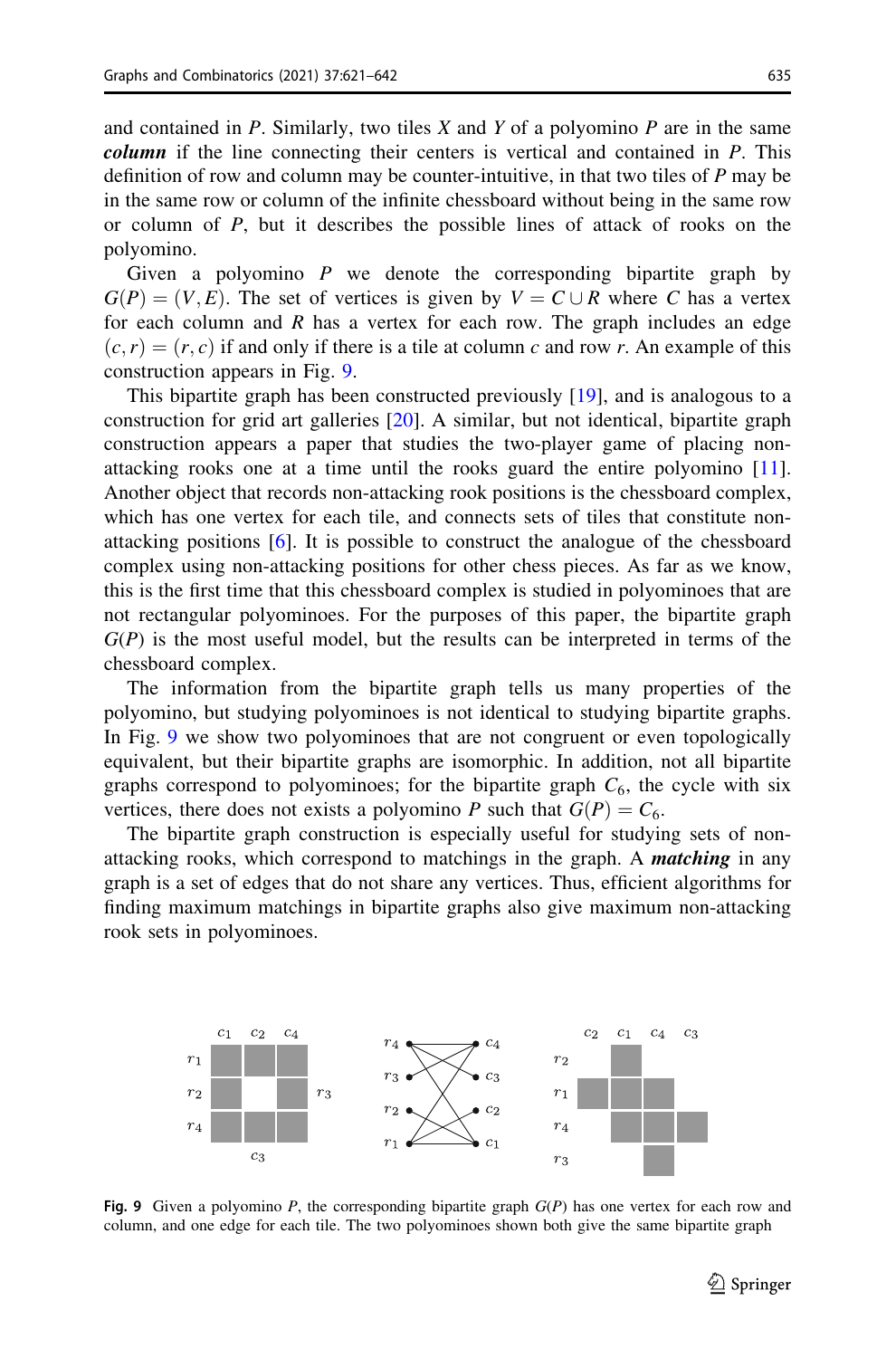<span id="page-15-0"></span>**Theorem 12** There is a polynomial time algorithm to find the maximum number of non-attacking rooks on a polyomino.

**Proof** The maximum number of non-attacking rooks on a polyomino  $P$  is equal to the maximum number of edges in a matching in the bipartite graph  $G(P)$ . A maximum matching in a bipartite graph can be found in polynomial time using an augmenting-path algorithm; see, for example, Section 26.3 of the textbook of Cormen, Leiserson, Rivest, and Stein  $[10]$  $[10]$ .

The theorem above can be strengthened to address a rook analogue of the following problem: it is known to be NP-hard to decide whether a given set of nonattacking queens can be extended by  $k$  queens [[15\]](#page-21-0). In the rook case, the problem is polynomial-time solvable, even on polyominoes.

**Theorem 13** There is a polynomial time algorithm to decide the following problem: given a set of m non-attacking rooks on a polyomino and  $k > 0$ , can the set be extended to a set of  $m + k$  non-attacking rooks?

**Proof** It suffices to show how to decide, for any matching of size  $m$  in a bipartite graph G and any  $k > 0$ , whether it can be extended to a matching of size  $m + k$ . Let M be the matching of size m. Let  $G'$  be the graph obtained by deleting M, all vertices in  $M$ , and all edges incident to those vertices, from  $G$ . Then  $G$  has a matching of size  $m + k$  that contains M if and only if G' has a matching of size k. Thus we may solve the problem by running an augmenting-path algorithm on  $G'$ . . Hence the contract of  $\Box$ 

These theorems show that finding maximum-size sets of non-attacking rooks is computationally easy. What if instead, we consider the possible sizes of sets of nonattacking rooks that are maximal—in the sense that no more rooks can be added without destroying the non-attacking property? Recall that a set of rooks is dominating if it guards every square of the polyomino. Thus, a set of non-attacking rooks is maximal if and only if it is dominating. The next lemma shows that the problem of finding the minimum size of a maximal set of non-attacking rooks is the same as finding the minimum number of rooks to guard the polyomino, and therefore is NP-hard as we have shown in Theorem [3](#page-3-0).

**Lemma 14** If there exists a set of m rooks that dominates a polyomino  $P$ , then there exists a set of at most m non-attacking rooks that dominates P.

**Proof** Let  $t_1, \ldots, t_m$  be the positions of the m rooks that guard P. We consider the rooks in order, moving them around or removing them so that at the ith step, the first i rooks are non-attacking. More precisely, we formally create a new ''off the board'' position that does not attack anything. Then we find new positions  $t'_1, \ldots, t'_m$  that may be off the board, with the property that for each  $i$ , the set of rooks at positions  $t'_1, \ldots, t'_i, t_{i+1}, \ldots, t_m$  still guards P, and the set of rooks at positions  $t'_1, \ldots, t'_i$  is nonattacking.

To do this, suppose that we have chosen  $t'_1, \ldots, t'_{i-1}$ . If  $t_i$  is not in the same row or column as any of these earlier rooks, then set  $t'_{i} = t_{i}$ . If  $t_{i}$  is in the same row as one of the earlier rooks, and also in the same column as one of the earlier rooks, then set  $t_i$ to be off the board. If  $t_i$  is in the same row as one of the earlier rooks, but not in the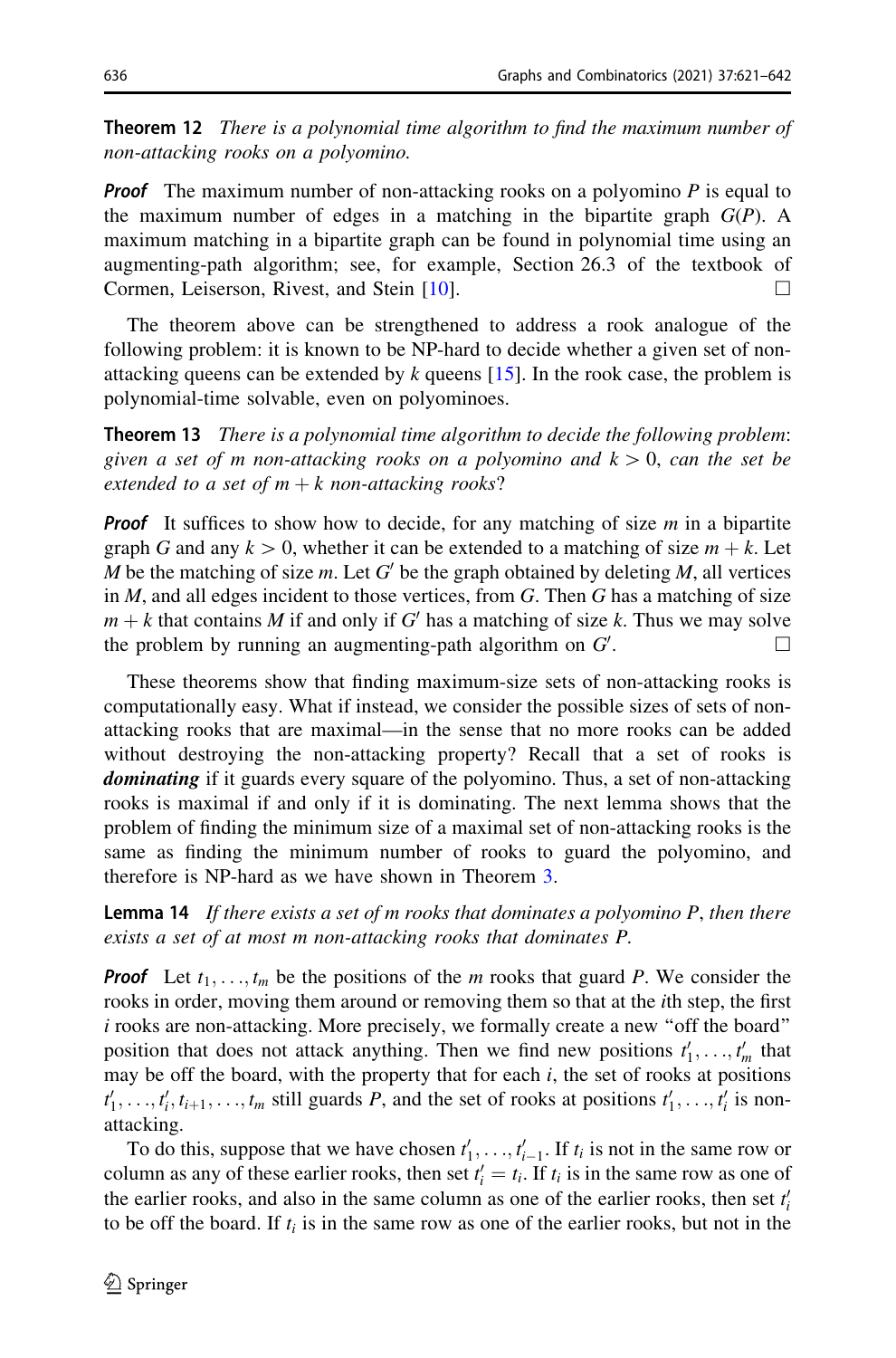<span id="page-16-0"></span>same column as any of them, then we choose  $t_i$  to be a tile in the same column as  $t_i$ that is not guarded by any of the earlier rooks—if such a position exists. If every tile in the same column as  $t_i$  is guarded by one of  $t'_1, \ldots, t'_{i-1}$ , then we set  $t'_i$  to be off the board. A similar procedure applies in the case where  $t_i$  is in the same column as an earlier rook, but not in the same row as any of them. In any of these cases we can cause  $t'_1, \ldots, t'_i$  to be non-attacking while still guarding the same squares as before, and potentially more.

After we have finished this process, the rooks at positions  $t'_1, \ldots, t'_m$ , excluding those that are off the board, guard all of the polyomino P and are non-attacking.  $\Box$ 

Note that this lemma statement is false for queens and for higher-dimensional rooks. For instance, there are polycubes that can be guarded by two higherdimensional rooks but these rooks must attack each other, and similarly for queens.

The next theorem shows that although by Theorem [3](#page-3-0) it is NP-hard to determine whether  $k$  non-attacking rooks can guard all the squares of a given polyomino, we can still use the bipartite graphs to say something about the values of  $k$  for which this is possible.

**Theorem 15** Represent by  $min(P)$  the minimum number of non-attacking rooks that dominate a polyomino  $P$  and by  $max(P)$  the maximum number of non-attacking rooks that can be placed on P. Then,  $min(P) \geq [max(P)/2]$  and for any  $min(P) \le k \le max(P)$  there exists a dominating set of k non-attacking rooks on P.

**Proof** The statement  $min(P) \geq max(P)/2$  follows from the well-known fact that maximal matchings (meaning that every edge of  $G(P)$  is incident to an edge of  $M$ ) differ in size by at most a factor of 2. Specifically, let  $M_{max}$  be a matching of size  $max(P)$  in the bipartite graph  $G(P)$ , and let  $M_{min}$  be a maximal matching of size  $min(P)$ . (The property of dominating the polyomino corresponds to being a maximal matching.) Then every edge of  $M_{max}$  shares at least one vertex with an edge in  $M_{min}$ , in order to not contradict the maximality of  $M_{min}$ ; there are  $2 \cdot min(P)$  vertices of  $M_{min}$ , so there are at most  $2 \cdot min(P)$  vertices in  $M_{max}$  and so  $min(P) \geq \lceil max(P)/2 \rceil$ .

To show that there is a dominating set of  $k$  non-attacking rooks for every  $k$ between  $min(P)$  and  $max(P)$ , we start with a maximal matching  $M_{min}$  of size  $min(P)$ and apply an augmenting path algorithm. This algorithm repeatedly increases the size of the matching by 1 until it reaches size  $max(P)$ . We claim that at each step, the matching remains maximal. Specifically, consider any maximal matching  $M$ . An augmenting path has odd length and alternates between edges not in  $M$  and edges in M, starting and ending with edges not in M. The matching  $M'$  is obtained from M by swapping whether each edge of the augmenting path is in  $M$  or not in  $M$ . We observe that  $M'$  is still maximal, because every vertex of  $M$  is still a vertex of  $M'$ . Thus the augmenting-path algorithm preserves maximality, and the intermediate stages between  $M_{min}$  and a maximum-size matching correspond to dominating sets of k non-attacking rooks for all k between  $min(P)$  and  $max(P)$ .

If we know that a polyomino admits a given number of non-attacking or dominating rooks, a natural question to ask is when that configuration is unique. We show in Theorem [19](#page-17-0) that the maximum-size set of non-attacking rooks is unique in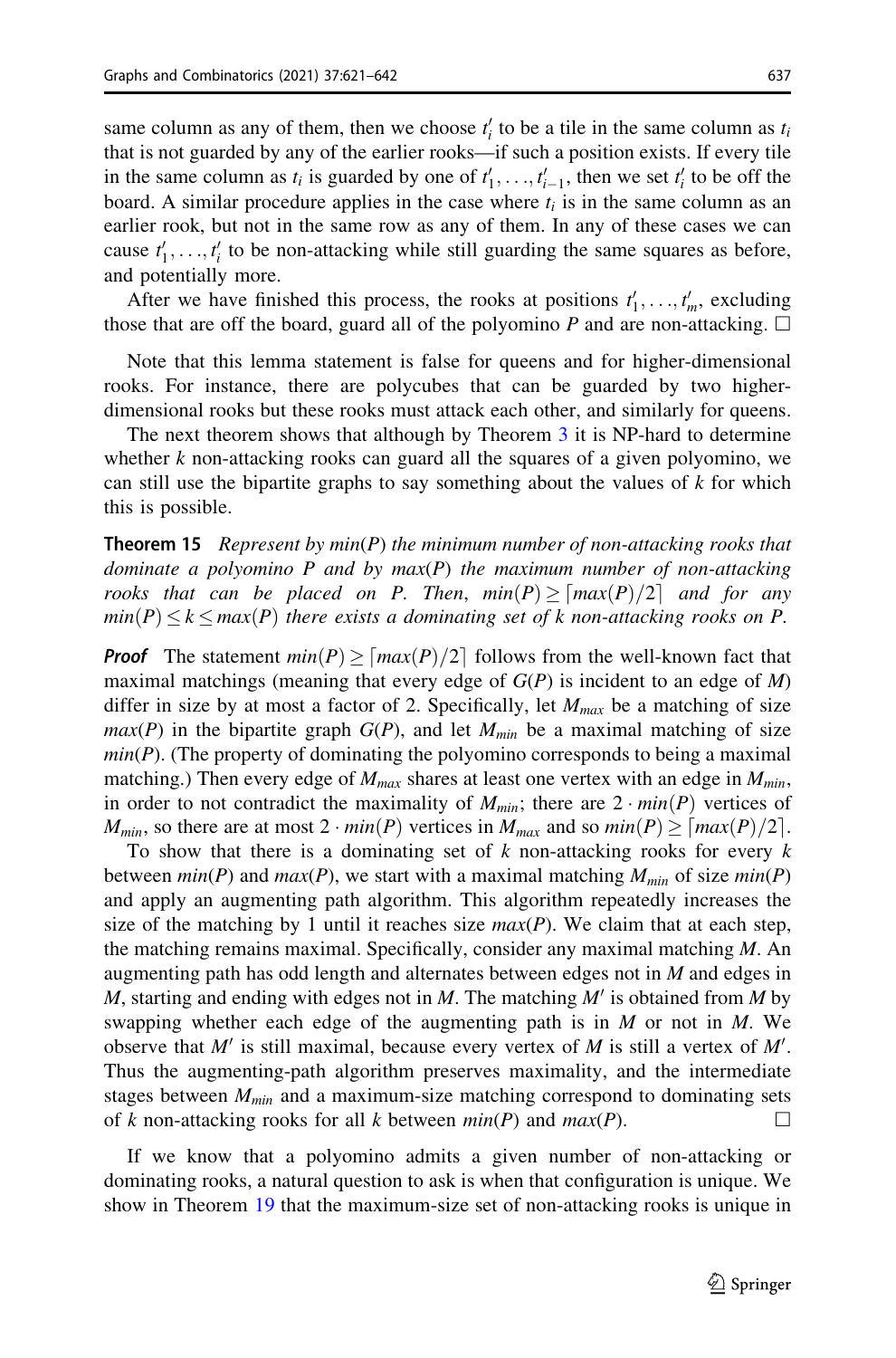<span id="page-17-0"></span>the special case that the polyomino has the smallest possible size that admits a given number of non-attacking rooks. First we show in Theorem 18 that if there are  $m$ non-attacking rooks, then the polyomino has at least  $2m - 1$  tiles. We use Lemmas 16 and 17 to prove Theorem 18.

**Lemma 16** Given a polyomino P, the corresponding graph  $G(P)$  is connected.

**Proof** Consider an equivalence relation on the tiles of  $P$ , generated by the relation that any two tiles that touch along an edge are equivalent. Because the interior of  $P$  is connected, all tiles of  $P$  are in the same equivalence class. Then we observe that any two tiles that touch along an edge are certainly in the same row or column. Thus, if we generate an equivalence relation by the relation that any two tiles in the same row or column are equivalent, then it is also true that all tiles of  $P$  are in the same equivalence class.

The corresponding construction in  $G(P)$  is to require that any two edges that share a vertex are equivalent. In this case, the connectedness of  $P$  implies that all edges in  $G(P)$  are in the same equivalence class. Because any two edges that share a vertex are in the same connected component, this implies that all edges in  $G(P)$  are in the same connected component. Every vertex in  $G(P)$  is in some edge, so  $G(P)$ must be connected.  $\Box$ 

**Lemma 17** In a connected graph G with a matching M of size m there must be at least  $m - 1$  edges not in the matching.

**Proof** If M is a matching of size m, then the number of vertices in G is at least  $2m$ . Then, the connectivity of G implies that G has at least  $2m - 1$  edges. Thus, G has at least  $m-1$  edges that are not in M.

Using these two lemmas, we are ready to prove Theorem 18.

**Theorem 18** The maximum number of non-attacking rooks that can be placed on a polyomino with n tiles is  $\lceil \frac{n}{2} \rceil$ .

**Proof** The polyominoes in the family constructed in Theorem [1](#page-2-0) to require  $\left\lfloor \frac{n}{2} \right\rfloor$  rook guards also admit  $\lceil \frac{n}{2} \rceil$  non-attacking rooks. To show that no polyomino admits more non-attacking rooks, let  $m$  be the maximum number of non-attacking rooks on a given polyomino P with n tiles. Then the bipartite graph  $G(P)$  has a matching of size m, so by Lemma 17 there are at least  $m - 1$  edges of  $G(P)$  not in the matching. Thus  $G(P)$  has at least  $2m - 1$  edges. We know that  $G(P)$  has n edges, so  $n \ge 2m - 1$  and  $m \leq \lceil \frac{n}{2} \rceil$ .  $\frac{n}{2}$ .

In the special case with the minimum number of tiles for the number of rooks, the configuration is unique.

**Theorem 19** If a polyomino with an odd number of tiles  $n = 2m - 1$  admits a set of  $\lceil \frac{n}{2} \rceil = m$  non-attacking rooks, then this set dominates and is unique.

**Proof** Suppose, for the sake of contradiction, that the set of rooks does not dominate. Then there is a square of the polyomino that is not attacked by a rook. We can place an additional rook there to make a set of  $m + 1$  non-attacking rooks,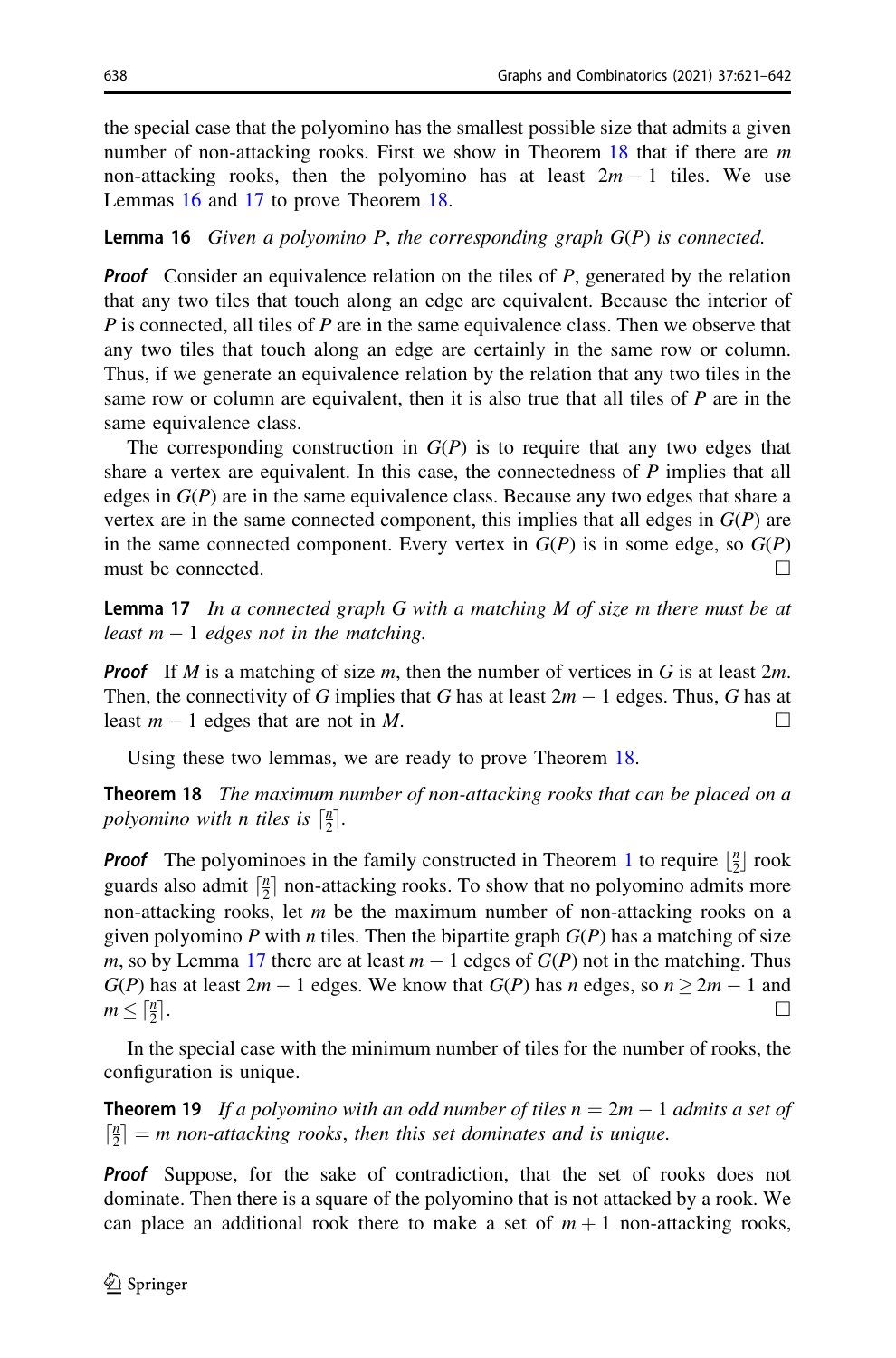contradicting Theorem [18.](#page-17-0)

For uniqueness, we show that a connected graph G with  $2m - 1$  edges cannot have two different matchings of size  $m$ . Again, for the sake of contradiction, suppose that there are two matchings  $M_1$  and  $M_2$ , both of size m. Consider the subgraph H of G consisting entirely of edges that are either in  $M_1$  but not  $M_2$ , or in  $M_2$  but not  $M_1$ . Because G has only 2m vertices, each vertex of G is incident to exactly one edge of each matching, so every vertex of G is incident to either 0 or 2 edges of  $H$ . Thus  $H$  is a disjoint union of cycles and isolated points. But we know that G is a tree, because it is connected and has  $2m$  vertices and  $2m - 1$  edges. Thus H cannot have any cycles in it, and so the two matchings are identical.  $\Box$ 

For uniqueness, it is not enough that the number of non-attacking rooks be maximum given the number of tiles. Some polyominoes with an even number of tiles  $n = 2m$  will have more than one set of m non-attacking rooks. In Fig. [1](#page-3-0) we gave an example of a polyomino with 10 tiles and with more than one set of 5 nonattacking rooks. For instance, another four different configurations can be obtained if we select another rook to guard the center column. The same pattern gives a sequence of polyominoes with  $n = 2m$  tiles and more than one set of m nonattacking rooks.

However, there are also some cases where a polyomino with  $2m$  tiles admits only one set of  $m$  non-attacking rooks. In Figure 10 we give a family of polyominoes with even number of tiles  $n = 2m$  and with a unique set of m non-attacking rooks.

**Theorem 20** There exists a sequence of polyominoes with  $n = 2m$  tiles, for  $m \geq 3$ , and only one set of m non-attacking rooks.

**Proof** The sequence of polyominoes with  $n = 2m$  tiles and only one set of m nonattacking rooks is constructed as follows: For polyominoes with  $m = 3, 4, 5$ , and their respective sets of m non-attacking rooks are depicted in Fig. 10. For  $m > 3$ , to recursively construct the polyomino of the sequence with  $n = 2(m + 1)$  tiles from the polyomino with  $n = 2m$  tiles we add a vertical domino next to the right of the rightmost column of the polyomino, offset from the previous domino so that it creates a new row. The polyominoes constructed with this recursive algorithm have  $n = 2m$  tiles and m columns. In order to have a set of m non-attacking rooks, each column must have a rook placed on it. On each one of the polyominoes in the sequence, the third column, from left to right, has only one tile that we represent with  $T$  for the rest of the proof. Therefore, a rook must be placed on  $T$ . This forces the rest of the rooks that are on the columns to the right of  $T$ , to be placed on the tiles that are not in the same row as  $T$ . The tiles that are to the left of  $T$  have the same



Fig. 10 For  $m \geq 3$ , we depict in this figure the first three elements a sequence of polyominoes with  $n = 2m$  tiles that have a unique set of dominating non-attacking m rooks. For  $m = 1$  and  $m = 2$  there does not exists a polyomino with  $n$  tiles and a unique set of non-attacking  $m$  rooks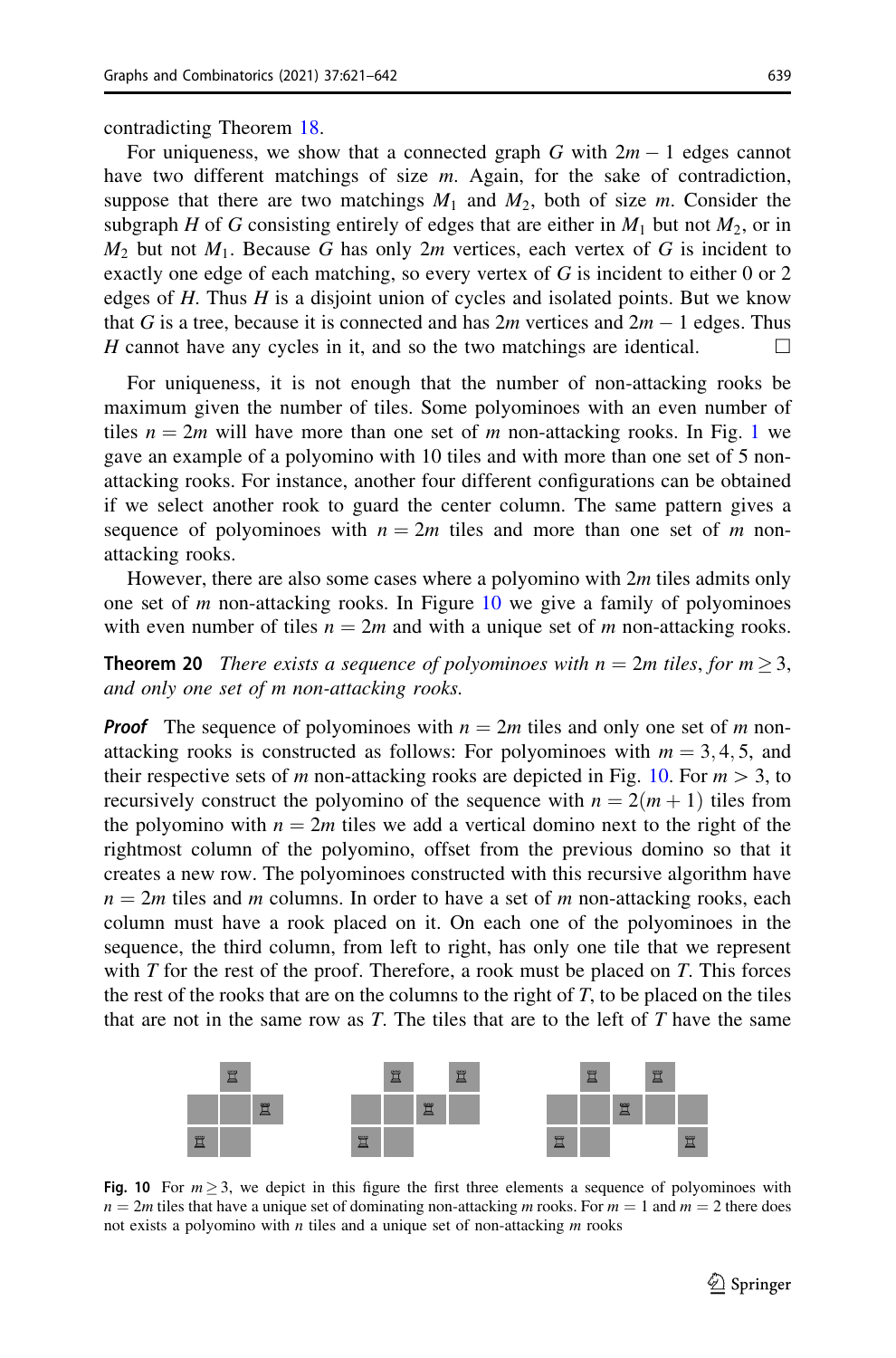configuration on each one of the polyominoes of the sequence. The leftmost column of each one of these polyominoes has only one tile that is not on the same row as  $T$ , thus, a rook must be placed there. This forces us to place a rook on the uppermost tile of the second column from left to right.  $\Box$ 

## 5 Open Questions

Worman and Keil  $[29]$  $[29]$  proved that the r-visibility guard set problem is polynomialtime solvable when restricted to polyominoes without holes. Some results on polyominoes without holes in terms of the collision graph, which has one vertex for each square of the polyomino and an edge whenever two squares can be guarded by the same rook have also been found  $[19]$ . An independent set of size k in the collision graph implies that at least  $k$  rooks are needed to guard the polyomino, but the converse is not true, for instance if the polyomino is rectangular.

Open Question 1 Is the rook-visibility guard set problem for polyominoes still NPhard if, in addition, we require that the polyomino be simply connected (that is, not have holes)?

**Open Question 2** This question is about the correspondence established in Sect. [4](#page-13-0) between polyominoes and bipartite graphs. Which bipartite graphs can be written as  $G(P)$  for some polyomino P? For those that can, is there a good algorithm for reconstructing P? Can we deduce anything about the number or size of holes in P just from knowing  $G(P)$ ?

Open Question 3 The bipartite graph constructed in Sect. [4](#page-13-0) does not work for analyzing the generalization of the non-attacking rooks problem to higher dimensions. So, for d-dimensional rooks on d-polycubes what are the analogues of the theorems in Sect. [4](#page-13-0)? Can we prove similar results even without the bipartite graphs?

**Open Question 4** Theorem [15](#page-16-0) suggests that an entertaining recreational puzzle may be to give someone a polyomino  $P$  and a number  $k$ , and to ask that person to produce a dominating set of k non-attacking rooks on P. For which choices of P and k is the task of finding a dominating set of  $k$  non-attacking rooks on  $P$  of appropriate difficulty for a human? What is a good method for producing such  $P$  and  $k$  by computer?

Open Question 5 We can also ask about random polyominoes; there are several probability distributions on polyominoes [[25\]](#page-21-0). We know that the minimum number of rooks needed to guard a given polyomino with  $n$  tiles ranges between 1 (for a single-row polyomino) and  $\lfloor \frac{n}{2} \rfloor$  (as in Theorem [1](#page-2-0)), and that the maximum number of non-attacking rooks ranges between 1 and  $\lceil \frac{n}{2} \rceil$ . What is the expected value of the minimum number of rooks needed to guard a typical polyomino with  $n$  tiles? Is it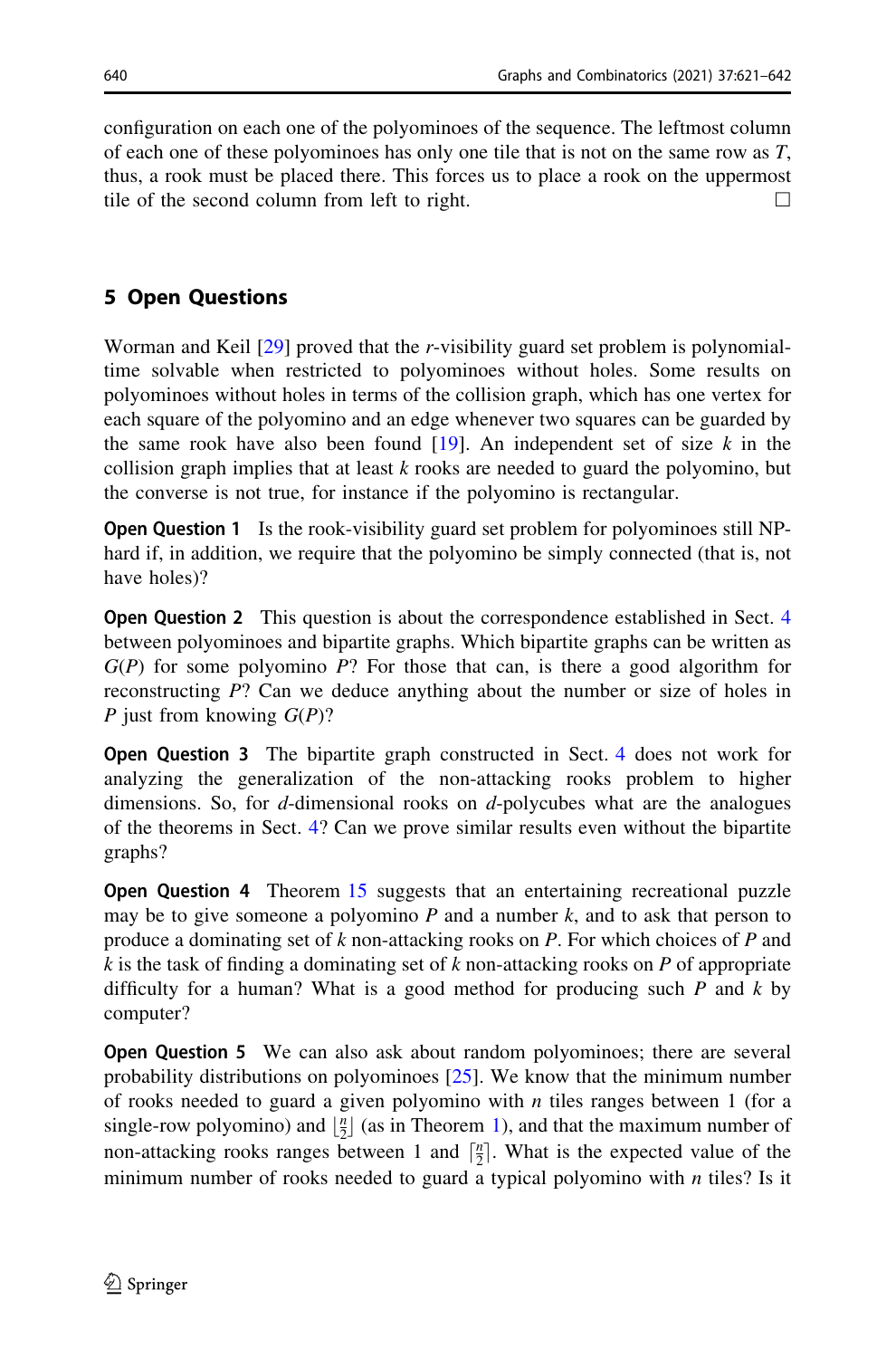<span id="page-20-0"></span>bounded below by a linear function of  $n$ ? How about the maximum number of nonattacking rooks?

Acknowledgements H. Alpert is supported by the National Science Foundation under Award No. DMS 1802914, and this project was begun when both authors were in residence at ICERM (Institute for Computational and Experimental Research in Mathematics) in Autumn 2016. We would like to thank László Kozma, who suggested the proof of Theorem [1](#page-2-0) that appears in the paper, and Frank Hoffmann, who brought the paper of Ntafos to our attention. We would also like to thank the referees for their helpful comments. This project received funding from the European Union's Horizon 2020 research and innovation program under the Marie Skłodowska-Curie grant agreement No. 754462.

Funding Open Access funding enabled and organized by Projekt DEAL.

Open Access This article is licensed under a Creative Commons Attribution 4.0 International License, which permits use, sharing, adaptation, distribution and reproduction in any medium or format, as long as you give appropriate credit to the original author(s) and the source, provide a link to the Creative Commons licence, and indicate if changes were made. The images or other third party material in this article are included in the article's Creative Commons licence, unless indicated otherwise in a credit line to the material. If material is not included in the article's Creative Commons licence and your intended use is not permitted by statutory regulation or exceeds the permitted use, you will need to obtain permission directly from the copyright holder. To view a copy of this licence, visit [http://](http://creativecommons.org/licenses/by/4.0/) [creativecommons.org/licenses/by/4.0/.](http://creativecommons.org/licenses/by/4.0/)

## References

- 1. Abrahamsen, M., Adamaszek, A., Miltzow, T.: The art gallery problem is  $\exists \mathbb{R}$ -complete. In: Proceedings of the 50th Annual ACM SIGACT Symposium on Theory of Computing, STOC 2018, p. 65–73. Association for Computing Machinery, New York, NY, USA (2018)
- 2. Bell, J., Stevens, B.: A survey of known results and research areas for n-queens. Discrete Mathematics 309(1), 1–31 (2009)
- 3. Biedl, T., Bläsius, T., Niedermann, B., Nöllenburg, M., Prutkin, R., Rutter, I.: Using ILP/SAT to determine pathwidth, visibility representations, and other grid-based graph drawings. In: Graph Drawing, Lecture Notes in Comput. Sci., vol. 8242, pp. 460–471. Springer, Cham (2013)
- 4. Biedl, T., Irfan, M.T., Iwerks, J., Kim, J., Mitchell, J.S.B.: Guarding polyominoes. In: Computational Geometry (SCG'11), pp. 387–396. ACM, New York (2011)
- 5. Biedl, T., Irfan, M.T., Iwerks, J., Kim, J., Mitchell, J.S.B.: The art gallery theorem for polyominoes. Discrete Comput. Geom. 48(3), 711–720 (2012)
- 6. Björner, A., Lovász, L., Vrećica, S., Živaljević, R.T.: Chessboard complexes and matching complexes. J. Lond. Math. Soc. 49(1), 25–39 (1994)
- 7. Cerioli, M.R., Faria, L., Ferreira, T.O., Martinhon, C.A.J., Protti, F., Reed, B.: Partition into cliques for cubic graphs: planar case, complexity and approximation. Discrete Appl. Math. 156(12), 2270–2278 (2008)
- 8. Chvátal, V.: A combinatorial theorem in plane geometry. J. Comb. Theory Ser. B 18, 39–41 (1975)
- 9. Cockayne, E.J.: Chessboard domination problems. Discrete Math. 86(1–3), 13–20 (1990)
- 10. Cormen, T.H., Leiserson, C.E., Rivest, R.L., Stein, C.: Introduction to Algorithms. MIT Press, Cambridge (2009)
- 11. Dailly, A., Gledel, V., Heinrich, M.: A generalization of Arc-Kayles. Int. J. Game Theory 48, 491–511 (2018)
- 12. Duchet, P., Hamidoune, Y., Las Vergnas, M., Meyniel, H.: Representing a planar graph by vertical lines joining different levels. Discrete Math. 46(3), 319–321 (1983)
- 13. Essam, E.S., Omran, A.A., et al.: Domination in rhombus chessboard. J. Asian Sci. Res. 4(5), 248–259 (2014)